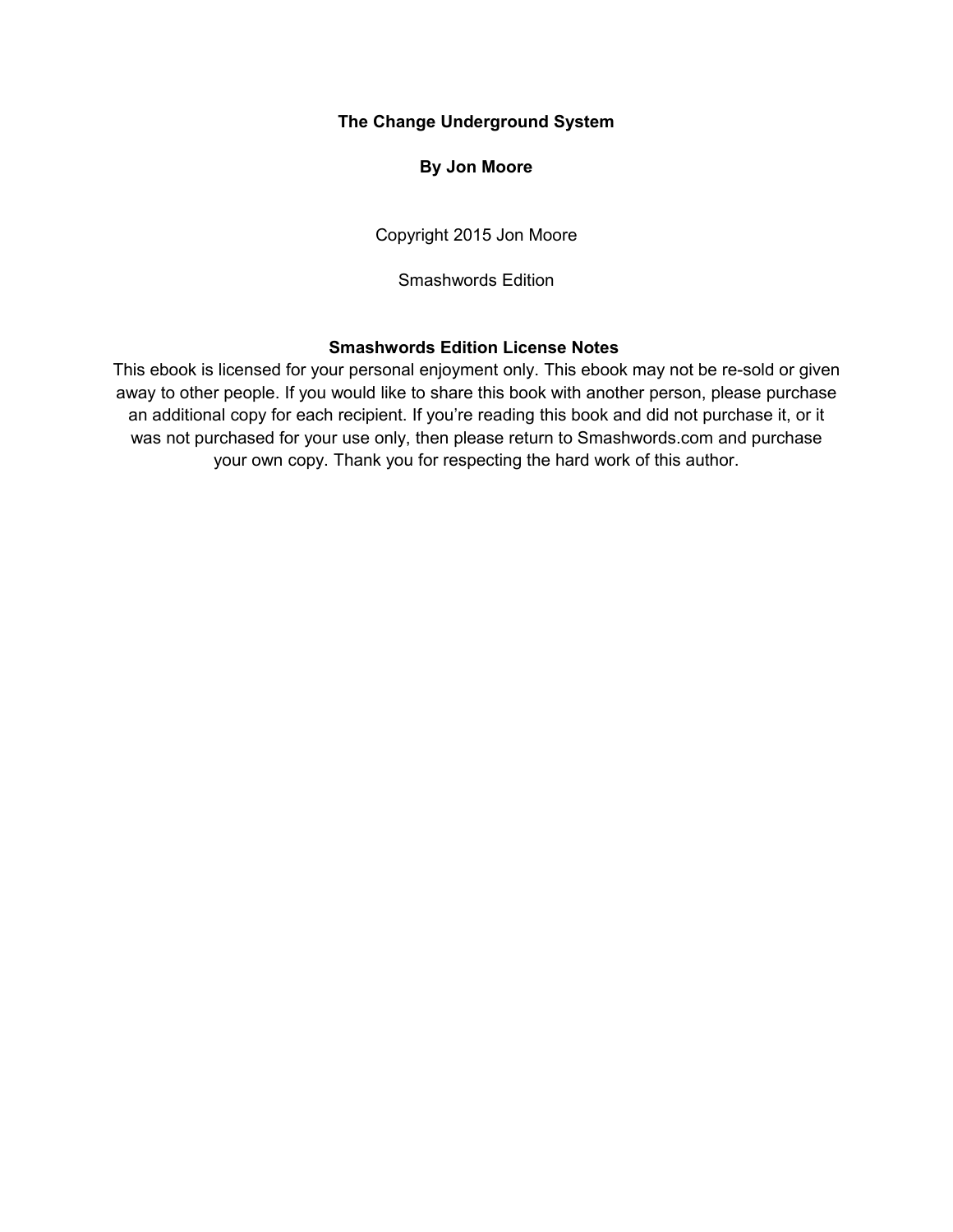#### **The Change Underground System Part 1** *Introduction*

Growing food is a skill. A skill teetering on the edge of oblivion. As more humans decide to live in cities and megacities, the skill fades deeper into the background.

This presents hazards and opportunities. Whilst the "best and brightest" have mostly been drawn into finding industrial responses to food production, the alternatives have been largely ignored.

Seventy percent of agricultural land on the planet is farmed industrially and produces only thirty percent of the food. The other 30% is managed in a more or less organic fashion to produce the 70%.

Let that sink in for a moment.

Despite the money to be made in monocultural production, it is the small to medium producers using more thoughtful production methods who are keeping most of the world alive.

Presented here is a no-dig, animal-integrated alternative.

We know adding oil-based nitrogen, phosphorous, potassium and trace elements to a growing medium will produce food however the costs to the growing medium, the soil, are not included in the accounting. If we were to systematically investigate a spade full of soil, we would see what appears to be an infinite number of microscopic plants and animals. How these actually interact and how those interactions change through time and seasons, or even how they react in different summers is not fully understood. Dumping oil-based elements into this living system has had unexpected consequences.

Nature developed interconnecting webs of life through trial and error over 4.3 billion years. Who are we to think we can pull a living system apart, interrogate some of its separate components and hope to understand the whole system? Instead, The Change Underground System relies upon using those pre-tested interconnections to provide food, fibre, meaning and purpose to being human.

By designing a system that supports, reinforces and assists those webs of life, we may reap a harvest without destroying those webs. In effect to produce *food fit for human consumption*.

Working with the flows of Nature rather than forcing them into narrow single crop production systems requires us to be information managers as much as land managers. By this I mean we need to understand the signals natural systems produce. Rather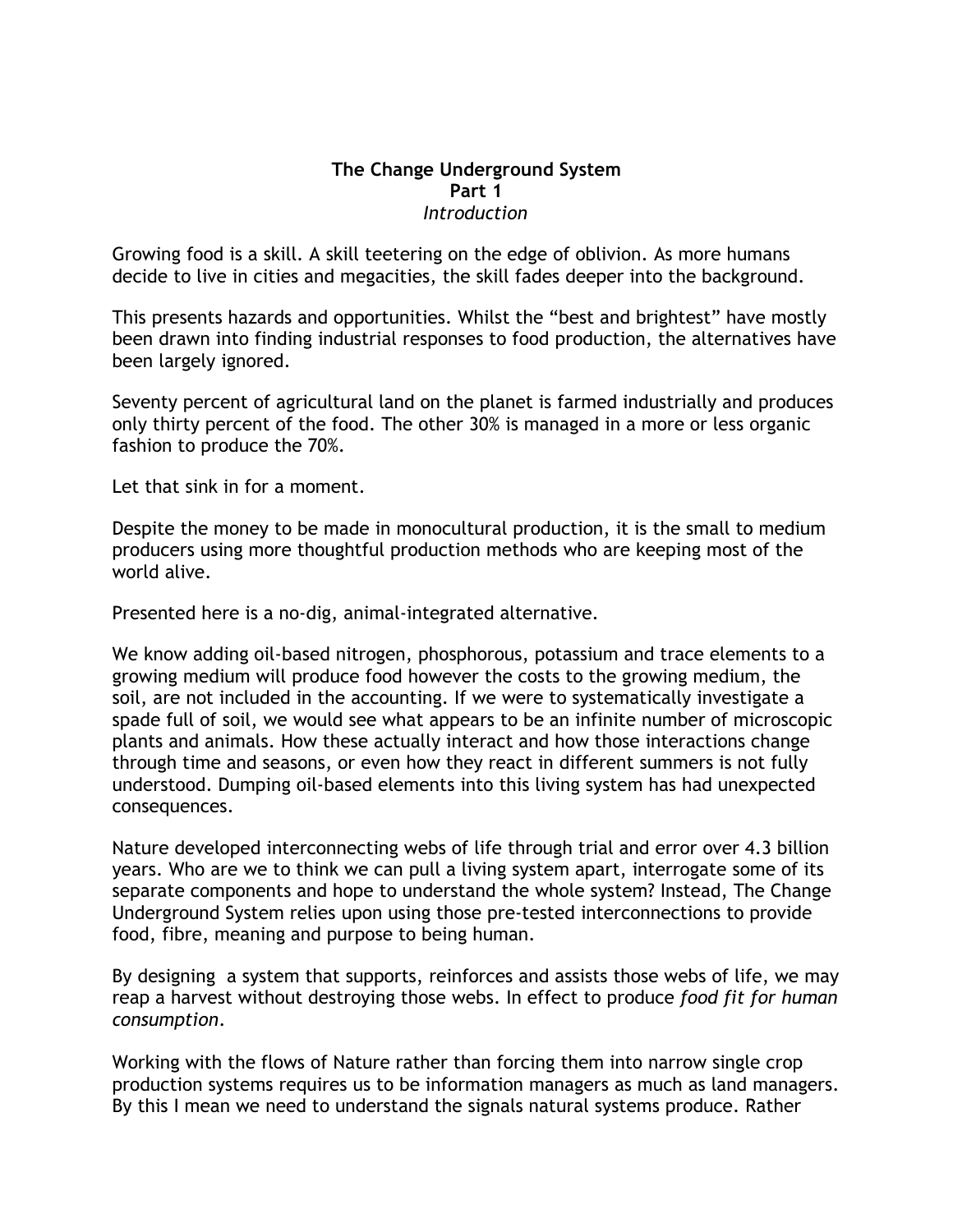than just reading the plants or animals we are using to produce income, we need to read the soil, weather and terroir. The water content, the colour, the feel, the smell and the unseen but felt. Now this can seem a little esoteric but it is the "unseen", the "I knew something was wrong before I knew what it was", that is the cornerstone of the system.

Developing our sixth sense is something seemingly difficult when first confronted. In reality it is not. Simply following the System and keeping an open mind will result in the sixth sense developing. To understand the difference between the System and how the majority of the world produces food is to understand the difference between the past and the future.

To this end, it is worth considering how we humans were domesticated by the cultivation of wheat. On the vast plains of the Fertile Crescent grew and still grows what we might call proto wheat. Hunter-gatherers discovered the seeds of this proto wheat could be harvested by running a hand over the ears and catching the loose seeds in a bowl held underneath. This must have seemed an unending source of food, ready for the taking. This first harvesting was the beginnings of our entrapment by wheat. Over time and over growing numbers of harvests, an evolutionary selection pressure was being applied to the plants. By eating the free falling seeds, the humans were selecting for the reproduction of those seeds that did not fall easily from the seed heads. These were able to reproduce as they always had. The non shedding tendency of these seeds eventually became the norm for certain populations of wheat plants.

The humans relying upon these plants had two choices. 1) Collect the plants and bash the seeds free or 2) Find an alternative food source. Clearly these humans chose the first option. Once the plants have been removed, the seeds needed to be replanted for another crop. Wheat had trapped humans into perpetuating its genes.

Clearly there are advantages for humans in this relationship. Cities, civilization, football and laptops are the current results of this process. However there are also disadvantages. Unless the straw and nutrient equivalent of the harvested seeds are returned to the soil, it will eventually be unable to grow the wheat. In effect, the underground resources are depleted.

It is interesting to note that Australian Aborigines also collected local grains, notably native millets. Their method of harvest, pulling whole plants, stacking them to dry and returning some months later to harvest the grains did not put significant evolutionary pressures on the grains. The piles of millet that provided the food source also left behind sufficient, unselected seed to maintain the population of millet plants in their unaltered state. This is instructive. As wheat was adopted across Europe curious changes appear in the archaeological record. Instead of sampling smallish amounts of many foodstuffs, that is, anything edible that grew upon, crawled, hopped, walked or flew across the landscape, people came to rely upon one staple: grain. Change in skeletal remains as the wave of farming rolled across the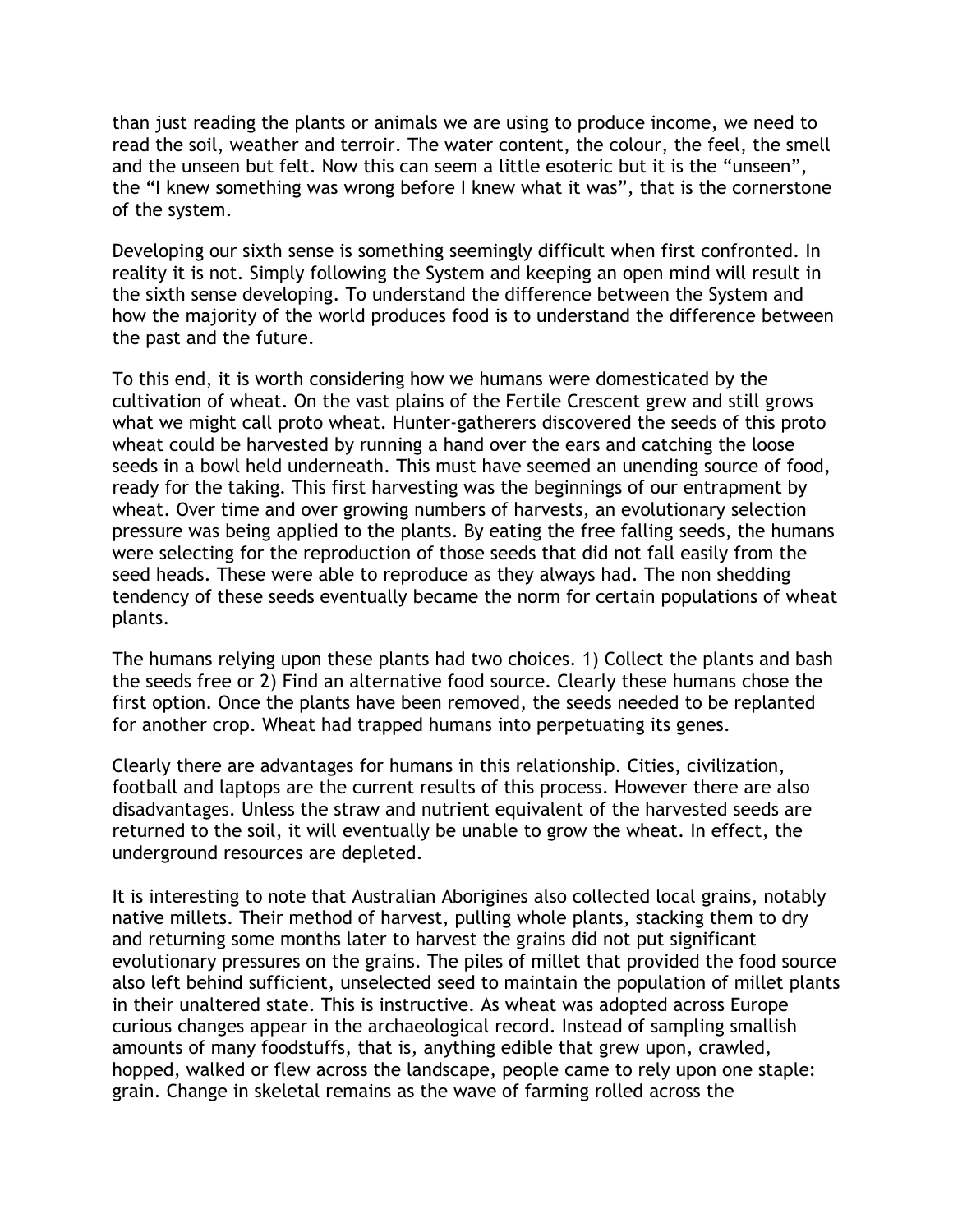Mediterranean is seen in average male adult heights dropping from 185 cm to 155 cm. That's correct, dropping.

With these examples in mind, the driving ideas behind The Change Underground System are to avoid unnecessary and damaging evolutionary pressures and to return to a much wider hunter-gatherer-inspired diet. Not everyone will want to eat grasshoppers, wrens, mammoth and gazelle but we can all eat a wider variety of vegetables, fruits, grains and herbs. We can also engineer into the system more diverse animal food sources. While the system only discusses five species of animal, there are many breed variations within these species that will add diversity to our diets.

The Change Underground System begins with the premise: Nature has already solved out food production problems. It then develops, based upon observation and contemplation, a series of interlocking systems designed to facilitate this outcome. Continual observation, review and alteration adapt the System to reality.

\*\*\*

## **The Change Underground System Part 2** *Why Am I Doing What I Am Doing?*

Why do I want to garden/farm on a small block? What do I hope to achieve? Is it to put food on my family's plates or do I want to make a living from my land? Do I like animals? Could I slaughter them? Could I sell them to someone else knowing they would then slaughter them? Are I prepared to put in my own labour or pay for the energy from elsewhere - fossil fuels, machinery, draught animals?

These are the questions you need to ask yourself before you even look at a piece of land. Once you decide, be secure in the knowledge that things will change. You may decide you want to make a living from your land through berry sales. To assist you in soil conditioning and manure production you decide to keep sheep. After a couple of seasons you find you are making more from the fleeces than you ever could in berry sales. Naturally you would change to then focus on the fleeces and maybe move the berry production to jam sales. Or the exact opposite may be the case.

Remember, stay flexible, especially in your thinking. Remember that the worms, the vegetables, soft and tree fruits are there to create the conditions for healthy soil. Growing soil each year is the purpose of the system. Any surplus of milk, meat, fleece, cheese, fruit or value added variations of these are your bonuses.

Without the soil, all else is just dreaming.

# **How To Make Money**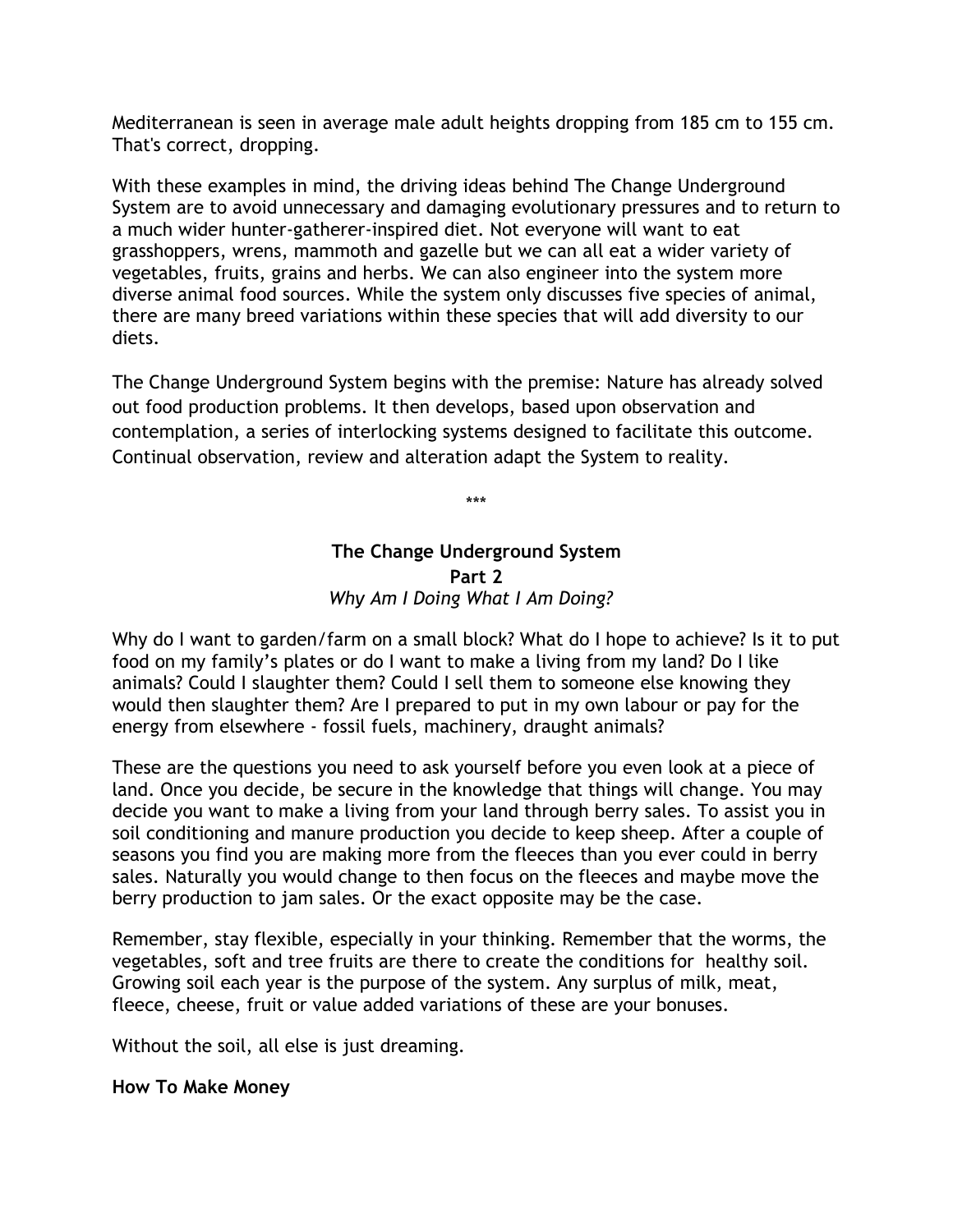Let's take a few examples and see how it could be done. Every piece of land is different and every person's way of doing things will be different. These examples will be how I would do things on reasonably good, relatively flat land.

The key is to avoid one income stream as it is to avoid a monoculture. By having several parallel streams of income, arriving at different times of the year, we are not tied too tightly to the effects of season and the monoculture "big gamble". Growing wheat fence line to fence line, can seem to be going well until unseasonable storms at harvest can wreck the entire crop. Every agricultural/horticultural enterprise is a gamble. True, we can adjust the odds but remember that it is still a gamble.

So which surplus are you looking for? From a sustainability standpoint fruit is hard to beat. In essence, fruit is simply sugar, water and fibre. To make a living from fruit you need to find something a little or a lot different from the run of the mill fruits available in your area. This can be an old fashioned fruit due for a comeback or it could be a novel way of processing a common fruit. For some this may be growing "Cossack Pineapples" or processing standard apples into a fruit "cheese" with distinctive herbal flavourings. Of course, you could go up against the mass producers and sell herbs. Herbs that have been raised organically and delivered direct to households, restaurants or bed and breakfasts.

If animals are your thing, meat, milk and egg production depend upon the local processing laws. You would need to carefully check these before embarking on this sort of enterprise. The easiest, least legislated area is fibre production. Angora, mohair, wool and hair all offer income potential. Fibres can be sold raw, scoured, processed into tops, knitting yarn, felt, cloth, clothing and/or hats and gloves. To process requires more skills than selling raw fibres but every skill and every step up the processing line you move, the greater your potential returns.

Other ideas with animals include, petting farms, school visits and animals as therapy. These may require specialised insurance and permits in your area so tread carefully.

### **The System**

The Change Underground System is designed to produce food that is fit for human consumption based upon one single, extremely powerful premise: healthy soil is the basis of all life. The system focuses on small land areas: from 600m2 (0.15 acre) up to 20,000m2 (5 acres) with each land size having its own unique challenges, rewards and competitive advantages. By staying small we are able to observe, document and consider what we are doing. Instead of using expensive, large scale mechanical processes, we rely upon information rich systems for decision making and production. In essence we use the natural systems to do the "work" for us. Is it not easier to employ earthworms to constantly aerate the soil than to double dig garden beds annually?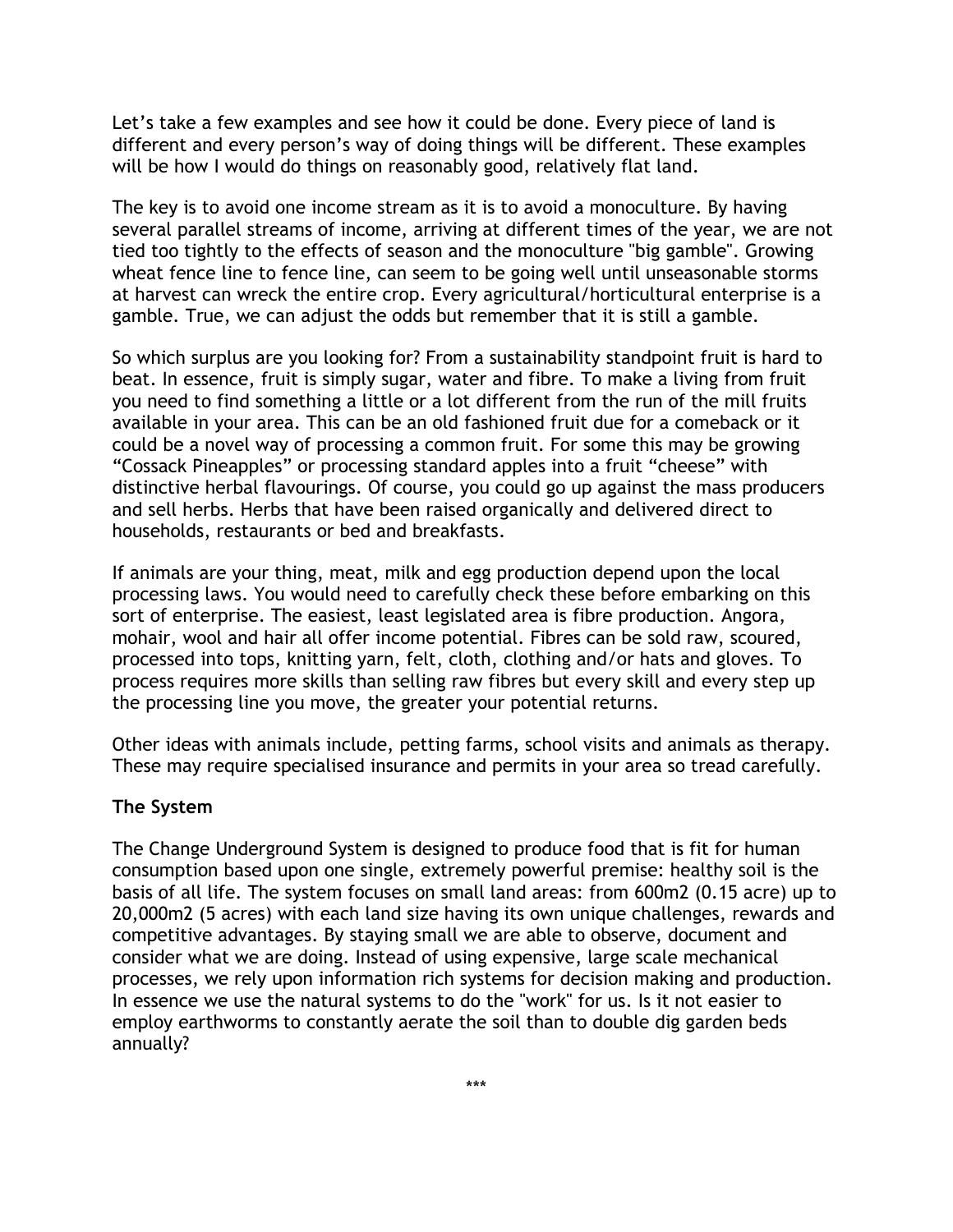# **The Change Underground System Part 3** *Philosophical Underpinnings*

There are four outcomes from this philosophy:

- No digging
- No weeding
- No bare soil
- A closed system

The philosophy on which The Change Underground System stands is the mimicking of nature. Nature does not dig, weed, allow ground to stand bare nor operate an open system.

This runs counter to 12,000 years of human agriculture but by operating on a small scale we are able to act as system managers rather than using energies (tractors, horses, bullocks, fertilizers) to force the land to provide returns.

To take this to a deeper level, Nature is composed of interlocking webs of energy flow. The microbes in the soil essentially work and stay within the soil. Yet they interact with the atmosphere through the actions of earthworms, plants and vertebrate animals. The plants form a link between the atmosphere and the soils by the actions of their life cycles and vertebrate animals, by consuming plants, indirectly interact with the soils, the atmosphere and the sun.

These interconnections can be identified almost *ad infinitum*.

The aim of The Change Underground System is to purposefully create interlocking systems that will, over time, allow Nature to produce deeper and more complex systems. Any micro niche not part of the design will be filled by opportunistic species. This is the key to the system. The aim is to ensure these opportunistic species are beneficial to your goals and not destructive. Remember, Nature will always fill empty niches and achieve the four outcomes mentioned above.

We need to ensure that the natural balance is maintained after we have removed our "surplus". There is no surplus in Nature, only exploitable resources or niches. Thus when early farmers started storing grain, they created the ideal conditions for rodents. Relatively minor species prior to the development of agriculture they have thrived ever since. Every action we take will have an effect. Not always the one we intended or considered at the time. According to archaeological evidence, growing and storing grain provided an important source of food for Neolithic farmers, however one of its unexpected consequences was that it also ensured the bubonic plague would sweep through the world due to the explosion of rats who fed on the stored grain. While the spread of disease wasn't a problem for the people of Neolithic times, it highlights the unexpected consequences of actions far into the future.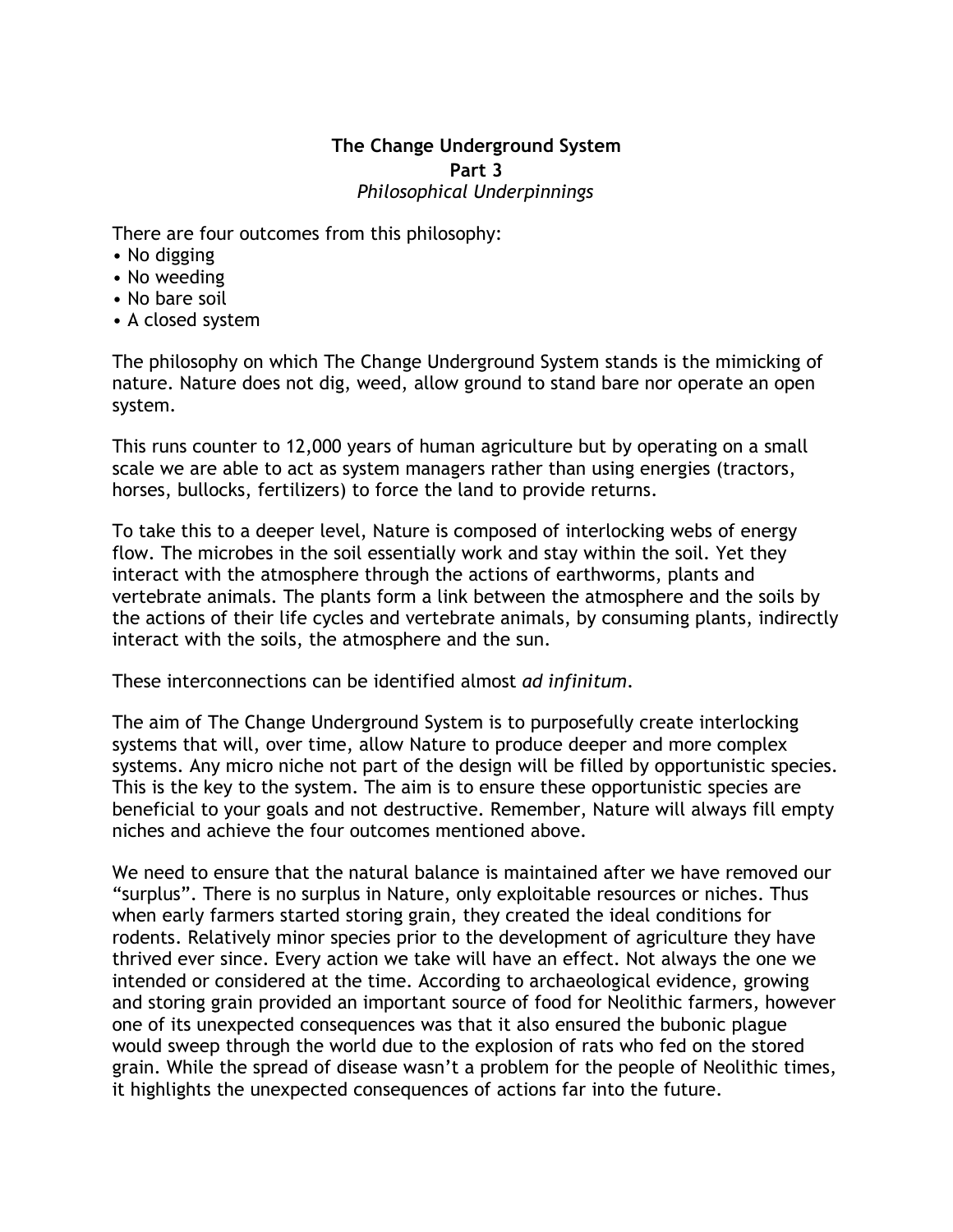The two most important things any farmer can do is: sit and watch.

In the watching and observing (Read Sherlock Holmes if you don't understand the difference.) we sense when a problem is arising before it happens. With time we develop the skill necessary to know the correct preventative actions to take long before the system becomes unstable for our needs. By working on a small scale we have access to and can monitor the whole production system everyday. Imagine trying to maintain and nurture 10,000 acres! Weed eruptions, feral animal outbreaks or ill stock could go unnoticed for months. Stay small, stay in touch, and stay close to the ways of Nature.

The ultimate aim is to create a closed system with only sunlight added. (See Fractional Farming.) Now this may not always be possible. Added cardboard sheets and newspapers for the gardens, seaweed meal for the animals and packaging for sale items are not likely to be produced from the land. But we can work out energy exchanges to come to an energy neutral system. This means that we have, in effect, a closed system.

The system then becomes self sustaining. By this I mean it does not need any inputs from outside suppliers. Seeds are collected from open pollinated plants. Stock reproduce with careful breeding management. The soil is continually renewed from within. All of this is driven by the sunlight falling upon the land.

> **The Change Underground System Part 4** *Ethical Considerations*

\*\*\*

To fully understand this section, we have to comprehend the current dominant food production methods in the western world. While here in Australia, most beef and lamb is still field raised and finished, there is a growing trend towards feed lotting. Once we add in the factory farming of chickens and pigs, major ethical questions arise. Is it right to consume meat from animals raised in such conditions? How does the eating of such flesh affect us in a physical way? How does it affect us in a metaphysical way?

Such meat is produced by trucking large amounts of grain to the stock, grain grown using oil based fertilizer also been trucked to the farms. The beasts are trucked to abattoirs when ready for slaughter. The meat is transported by road to butchers or supermarkets. The animal "effluent", one of Nature's most powerful fertilisers, requires "treatment". Such large concentrations of manures inevitably result in seepage into groundwater or riparian systems. The carbon footprint of each kilo of meat is frightening. When we consider the term "carbon footprint" remember this is simply code for energy used. By using The Change Underground System we immediately remove the transportation and fertilizer costs from the ethical equation.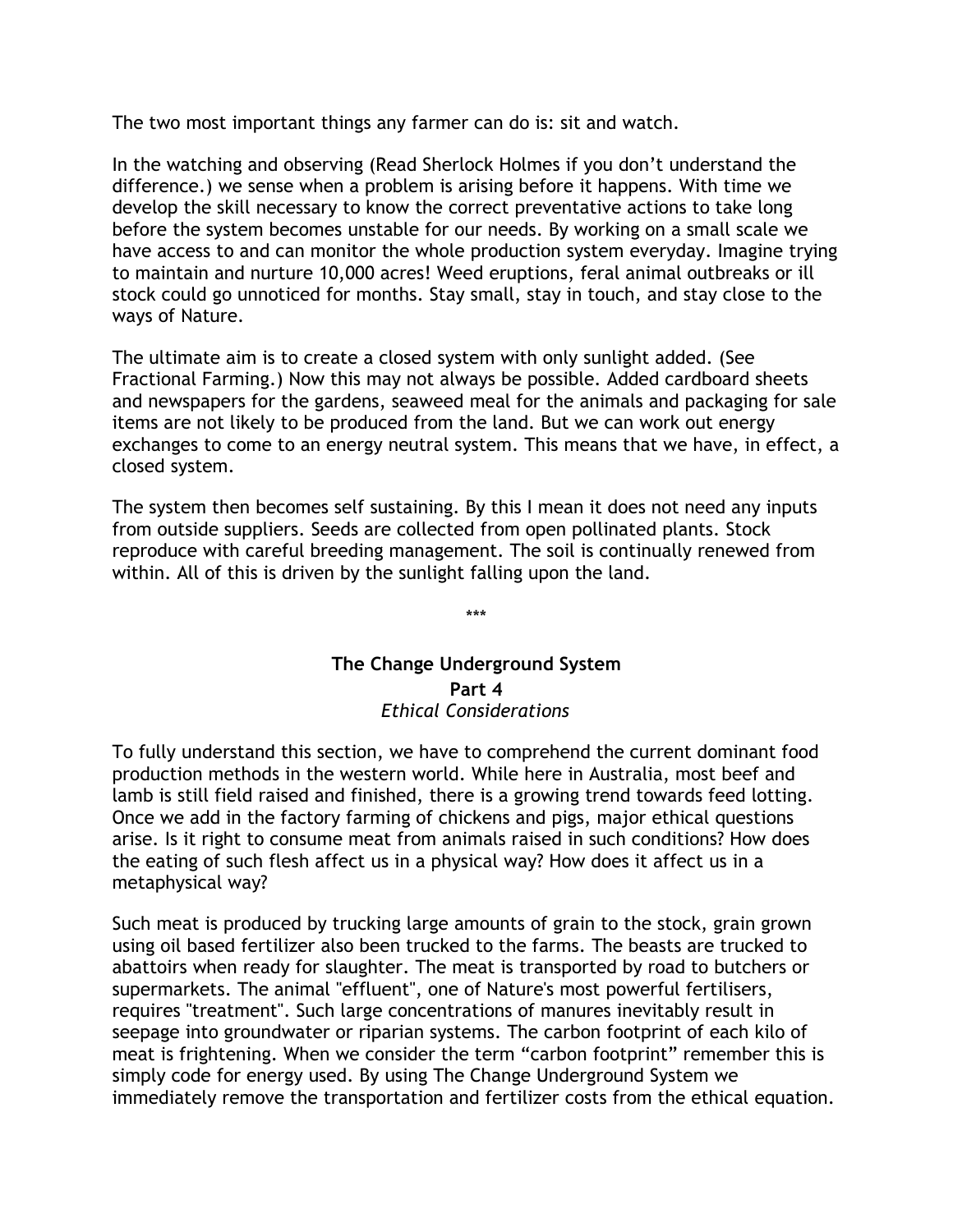A basic tenet of the System is to have each producer located nearby the markets they are aiming to supply. Even if this is their own household. This not only reduces the energy use, it also allows the consumer to know the producer, creating levels of interconnection that mimic the soil based interconnections were are enhancing. How many people know the farm their eggs come from?

Because The Change Underground System food has less distance to travel, less protective packaging is required and the food is fresher with no requirements for preservatives. All these actions improve both the lives of the producer, the consumer, the wider community and the biome.

### **The Elephant in the Room**

To slaughter or not to slaughter? There is no avoiding this question. There are individuals who will choose not to slaughter animals in their care, for ethical reasons. However this does not preclude them from using the System. Rabbits, goats and sheep can be kept for fleeces or purely for companionship. This being the case, they still provide warmth and solace while also giving back the necessary manures for regenerating the land.

Personally I have no ethical qualms when it comes to slaughtering animals for food especially when The System allows them to exhibit their natural behaviours. They live full satisfying lives, expressing their chicken-ness, goat-ness or whatever particular "ness" applies to their species. And this is crucial. Happy, expressive animals produce better and healthier food. They are stress free and a joy to be around. By keeping animals this way, we are better people for doing so.

The web of life is based upon the consumption of one life by another. The terms "A happy life", "A fulfilled life" and "A meaningful life." are human. The dilemma arises when we treat other lives as if they don't matter. From Belsen-Bergen to confined animal feeding operations (CAFOs) the effect upon the planet is on a continuum. I seriously doubt a steer has the same understanding of its confinement as as an internee in a concentration camp but we cannot know. Certainly the steer is unable to run, interact with a herd and, obviously, reproduce.

When it comes to meat, the choice is a personal one. Make sure you can look at yourself in mirror and sleep well at night.

### **Surpluses**

This is the point of the process. We set up the systems to produce a consumable surplus. Given our limited knowledge of the processes involved deep within the soil,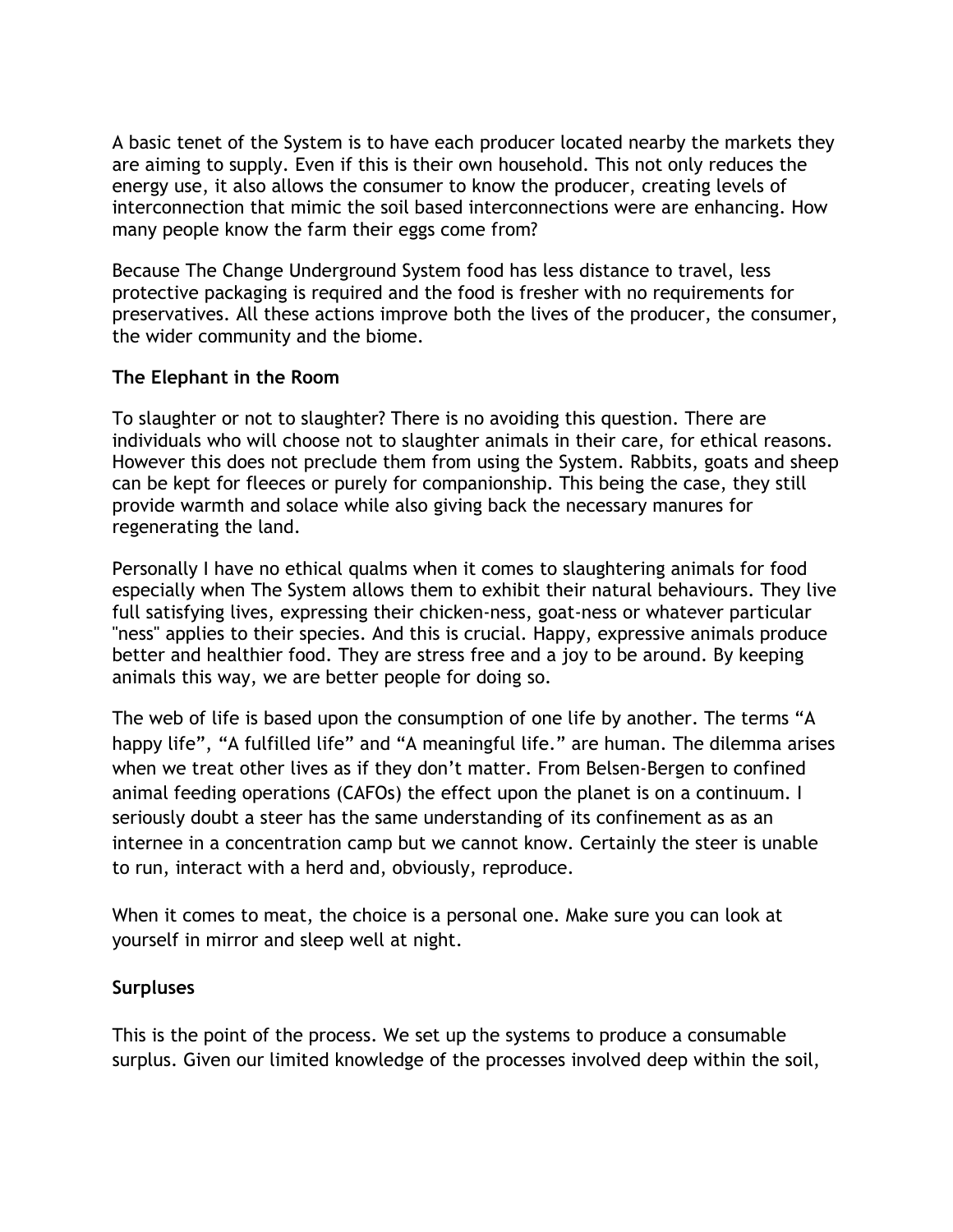we are morally bound to treat this surplus with the same respect we afforded the system which created it.

The endpoint of food is human waste. What we do with this is as important as the other stages of the System. This is the point where energy can dissipate from the system. Depending upon where you live, the solution will vary. On a mains sewerage system, some form of organic matter will have to be found to replace the nutrients flushed away. Alternatively you can install a composting toilet which will capture those nutrients at the source.

For those who live in a more rural setting, other methods recommend themselves. From the "long drop" pit toilet to direct composting are options. The benefits of the long drop are time displaced. Once the long drop if full, trees can be planted above and about the pit. The nutrients are retained on site, being converted into fruit. More direct composting of human waste brings it own rewards and potential problems. The material must be composted to a sufficient heat level to ensure dangerous bacteria and viruses are destroyed. This material is best not applied directly to vegetable production but used as a soil conditioner around trees.

# **Summary**

Think deeply in regards to your carbon footprint, the manner in which you keep animals, whether you will slaughter or not and what to do with the human waste produced in your system.

By considering these ideas before planting a single seed, you will be on the path to ethical production. Your impacts upon this planet will be minimal, your surpluses gently gleaned and sleep undisturbed.

## **The Change Underground System Part 5** *Fractional Farming*

\*\*\*

This chapter explains the processes of biome creation in the natural world. Understanding the cyclical nature of Nature brings much insight. Such knowledge allows us to better work with Nature in our systems rather than fighting them.

Fractional farming is a way of understanding the process of life creation. If we can retain the free energy of the sun in varying forms on the land of which we are custodians, then we are given the opportunity to increase our sunlight credits. As each unit of feed passes through an action - digestion, composting, plant growth - we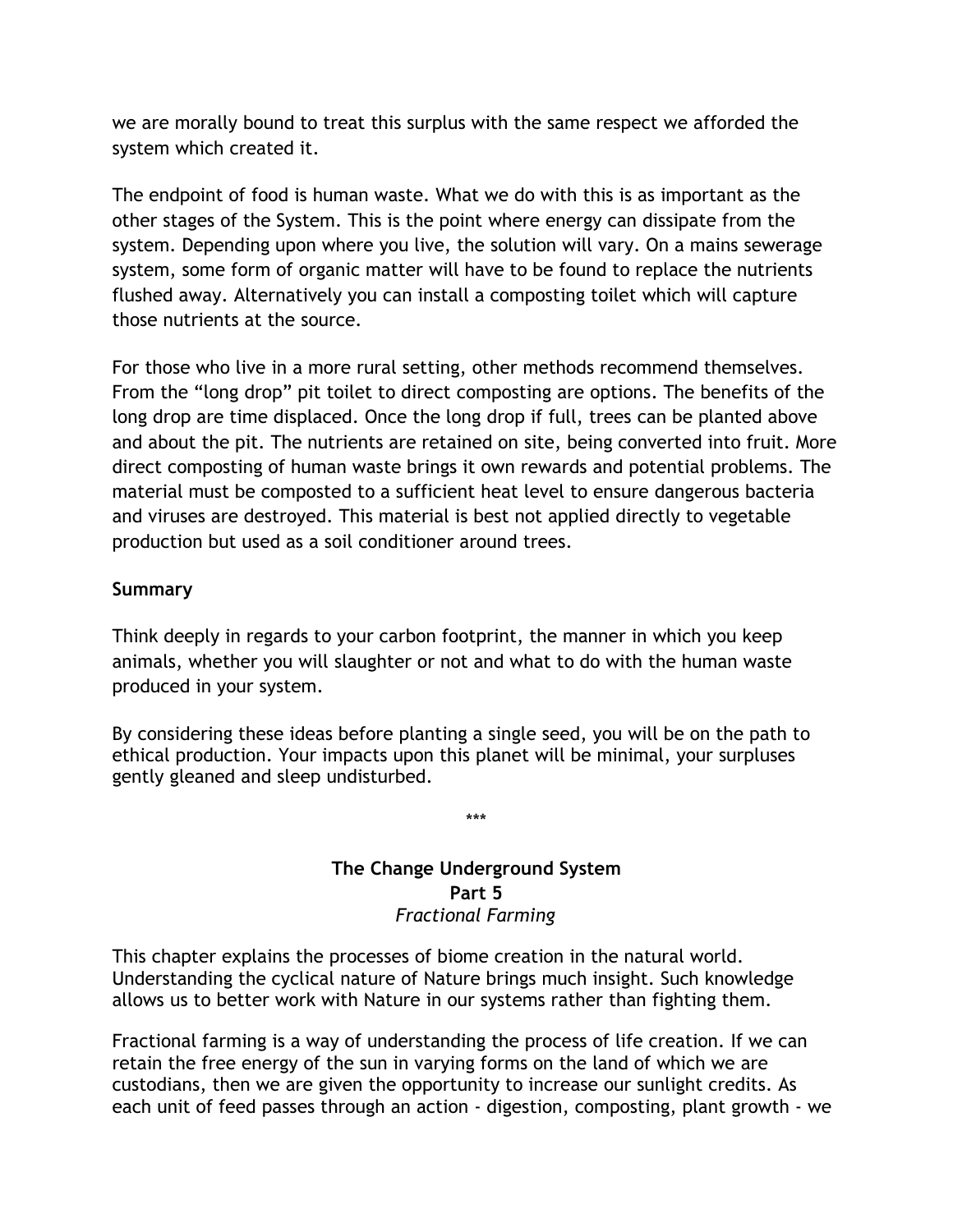are able to add more of the sun's radiant light to our store of organic matter.

Sunlight energy is predominantly held on farm as soil, it follows then that the more actions we can include in our processes prior to sale or transfer from the farm, the better we will be able to enrich the soil under our care. If we assume it takes 100 units of sunlight in all forms to grow a hectare of wheat, for example, and yet only 50 units of sunlight falls upon that hectare in a growing season, we have two options to make up the difference. We can purchase the 50 extra units needed as chemical fertilisers, which are no more than modified ancient sunlight in the form of hydrocarbons, or we can store up units of sunlight as organic matter and include these in the process.

After the wheat is harvested we have captured sunlight in both grain and straw. The straw can used as bedding where it absorbs manures and urine and is then returned to the soil, or it can be simply spread about the land where it was harvested and will break down. By using it as bedding first, we are adding more captured sunlight to the soil by combining it with the animal manures.

To further save sunlight in organic matter, we can grow green manures or create animal manures. Green manures are plants grown traditionally to be turned into the soil with a plough. Alternatively they can be slashed on the surface or grazed off. After all the quickest way to concentrate sunlight is to pass it as vegetation through the body of an animal. The more times sunlight is cycled through animals, the longer it lasts and the more available this energy is to maintain the cycles. The cycles themselves become self sustaining webs of life.

Whenever we combine vegetation with animal manures we are creating habitats for beneficial bacteria and fungi. The more complex the habitats, the greater the diversity equalling greater retention of sunlight. So the longer and more complex the rotational cycle in an enterprise, the greater the savings in energy inputs and the greater the types of energy expressions. This creates a soil more suited to the growing of a cash crop.

### *A possible set of cycles.*

Buying a bale of hay, feeding it to the goats and capturing the droppings makes the dung available to grow maize. The stover is then fed to the goats and corn heads ground and fed to the sheep with the result being more dung collected. This dung is then used to grow vetch. The vetch is grazed by the goats and then over sown to oats.

Meanwhile the sheep are feeding on pasture and returning their dung to that soil. The oat straw is returned to the soil that grew it and the grain fed to the goats. More dung from the goats. All this time the goats are producing milk and sheep growing fleece. Both species are also reproducing and providing meat. The maize, vetch, oat area is now oversewn to peas and pasture and the cycle continues. Meanwhile part of the pasture the sheep were on is used to start a new maize crop utilising the dung of both sheep and goats.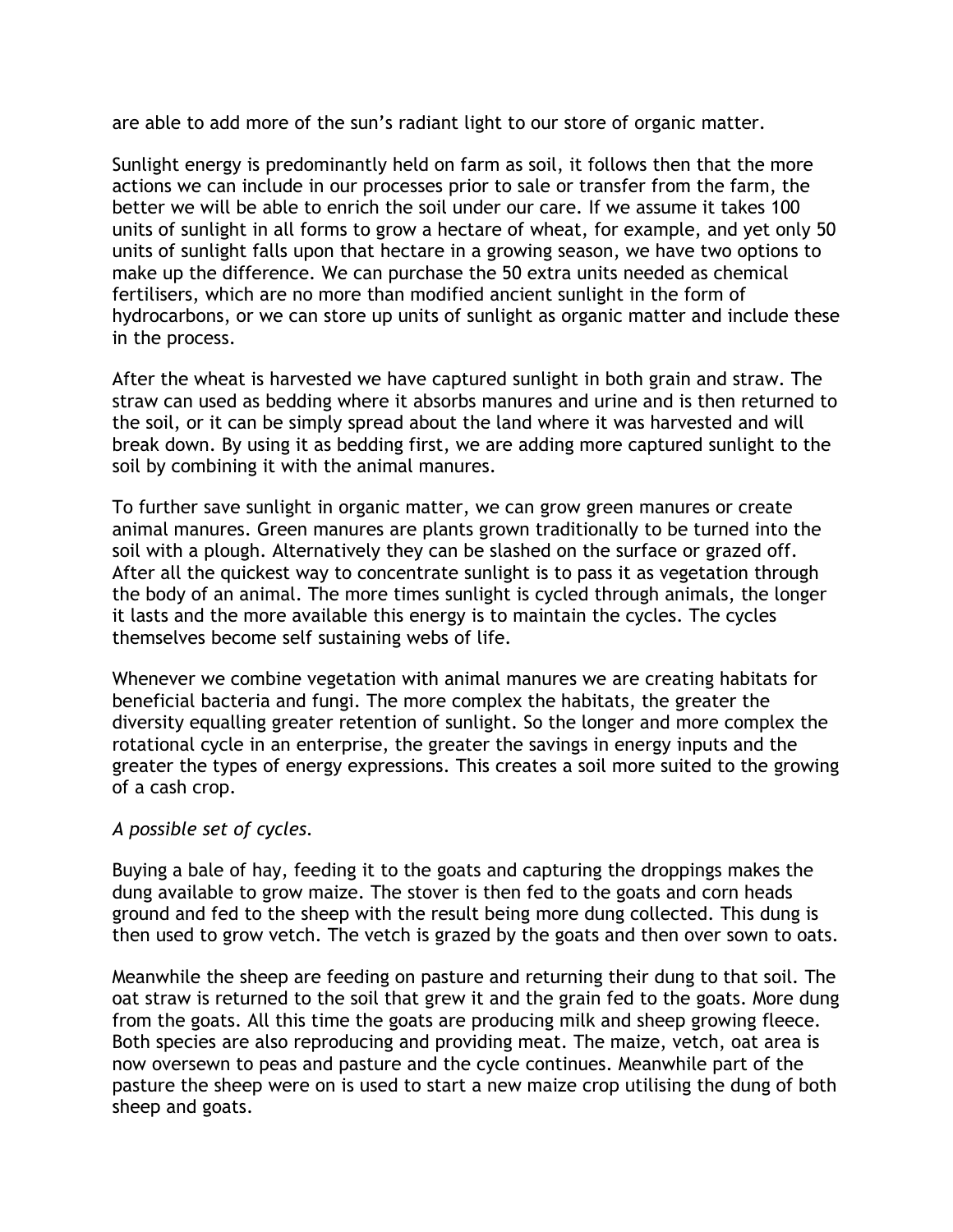The system is continually growing by this process of energy capture.

So how is this possible in a closed system? We have a closed system - the earth, with an outside energy source - the sun. Provided that we can wait for and can create a return that has high economic and low sunlight value we can set up a self sustaining system that can actually provide almost infinite dynamic stasis. We will not be buying in sunlight, we will be providing converted sunlight energies in complex, varied forms and reducing on farm energy usage.

The role of humans in this system is to monitor, maintain, redirect and harvest.

The cycle described above has but two species of stock. If we add more species the system becomes more complex and hence more efficient at trapping and cycling the sunlight. Limits are imposed upon this system by outside factors:- volume and delivery of sunlight at the location, water availability and soil pH.

Soil pH and trace elements can be adjusted. In the case of trace elements, by either feeding it through animals or spreading directly on the soil. pH can be adjusted over time with applications to the soil or plants can be selected to suit the current pH; a better, less expensive, method. The long term effect of The System is the sweeten to soil and bring it to a neutral state.

Given sufficient sunlight, water then becomes the key determinant with water availability a key limiting sunlight fraction. By retaining and recycling the water as we do the other sunlight equivalents, the decision on which cash rich, energetically low product to produce becomes more important. Following the rotation above, the soil will develop a greater water holding capability. However it is important to note that adequate water must be available at the beginning of the implementation of the system. This is not the available water, per se, but the maximum usable water that will be available in the driest of years. Will the product selected flourish in these dry years? If so, will it also flourish at the other extreme?

Sunlight and water availability are two major limiting factors in the setting up any system. To decide the right mix of crops and stock is the first task of the food producer in The Change Underground System.

### *Summary:*

Understanding the cycling of energy within a series of systems and applying our ethical criteria from Chapter 3, we can begin to construct systems. These are not now nor ever set in concrete but better thought of as starting points. Knowing what we are attempting, why we attempting it and how the systems may work, allows us to respond to reality as it unfolds before us.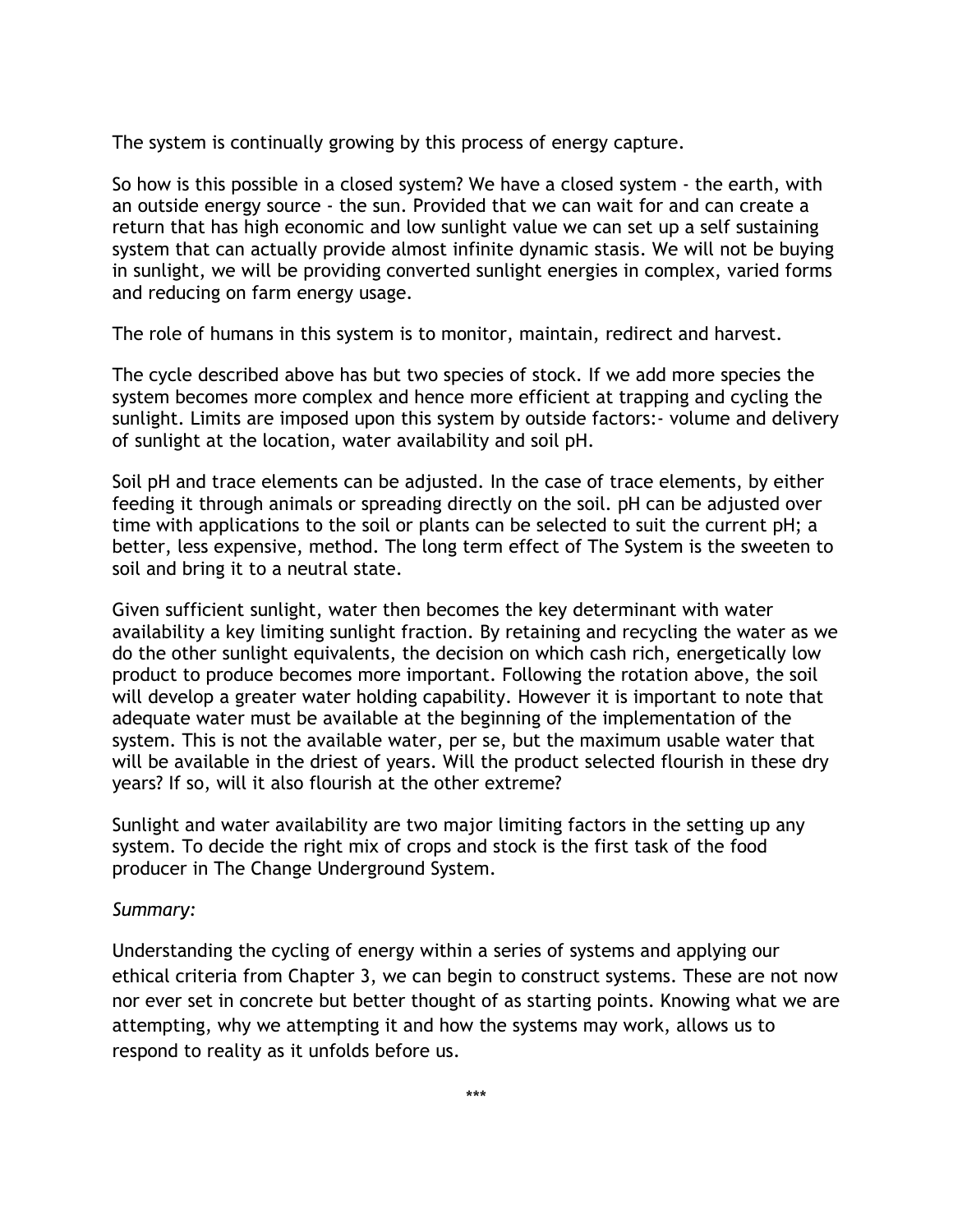## **The Change Underground System Part 6** *The Mechanics*

The Change Underground System relies on certain assumptions. From these flow the mechanics of the System.

These assumptions are:

• Garden beds: 50 foot x 2 foot = 100 foot<sup>2</sup> Total Area per bed is 50 foot x 3 foot = 150  $foot<sup>2</sup>$ 

- 1 bed = feed for 1 rabbit unit for three months
- 1 bed = feed for 1 rooster and 5 bantam hens for three months
- 1 bed = worm production of 65lbs per annum =50 foot  $\times$  2 foot = 100 foot<sup>2</sup>
- 1 rabbit unit (Buck cage + 2 doe cages + 2 grower cages) = 15 foot x 2 foot = 30 foot<sup>2</sup>
- 1 Chicken run (6 hens) = 50 foot x 2 foot = 100 foot<sup>2</sup>
- 1 Goat run (2 does) = 20 foot x 50 foot = 1000 foot<sup>2</sup>
- 1 Kid run (up to 6 kids) = 10 foot  $\times$  50 foot = 500 foot<sup>2</sup>
- 1 Buck run (1 Buck) = 10 foot  $\times$  50 foot = 500 foot<sup>2</sup>

• 1 greenhouse. This can be a simple plastic covered frame all the way up to a double glazed, vented glass structure.

These assumptions are the basic building units for each area of land. The animal units are essential. They provide the best and quickest means for trapping and recycling sunlight through the System. I have given unit sizes fro goats, rabbits and chickens as a guide only. Other animals could be used, wethered sheep for fleece and manure production, ducks instead of chickens and even a miniature cow or bottle fed calves. To quote John Seymour: The quickest way to create compost is to send it through an animal.

In addition to these units you'll need some tools: Wheelbarrow, fork, shovel and a sickle or scythe. As well as these physical tools you'll need an exceptionally sharp mind. (This unfortunately cannot be purchased!)

I have a fork and a shovel. These are used for shovelling goat droppings into the worm beds and for laying out garden beds. The rabbit units sit over the worms and the droppings and urine fall straight into the next phase of their cycle. The chicken runs also sit directly on the garden beds.

The wheelbarrow takes deep litter from stock to new or refreshed garden beds. The traditional farmer's hand tool, the sickle, is used for the harvesting. These can be a little hard to source nowadays given most garden centre's obsession with the internal combustion engine. I was lucky to find mine on eBay, already several generations old when it came to me. Kept sharp and well-maintained and it will last generations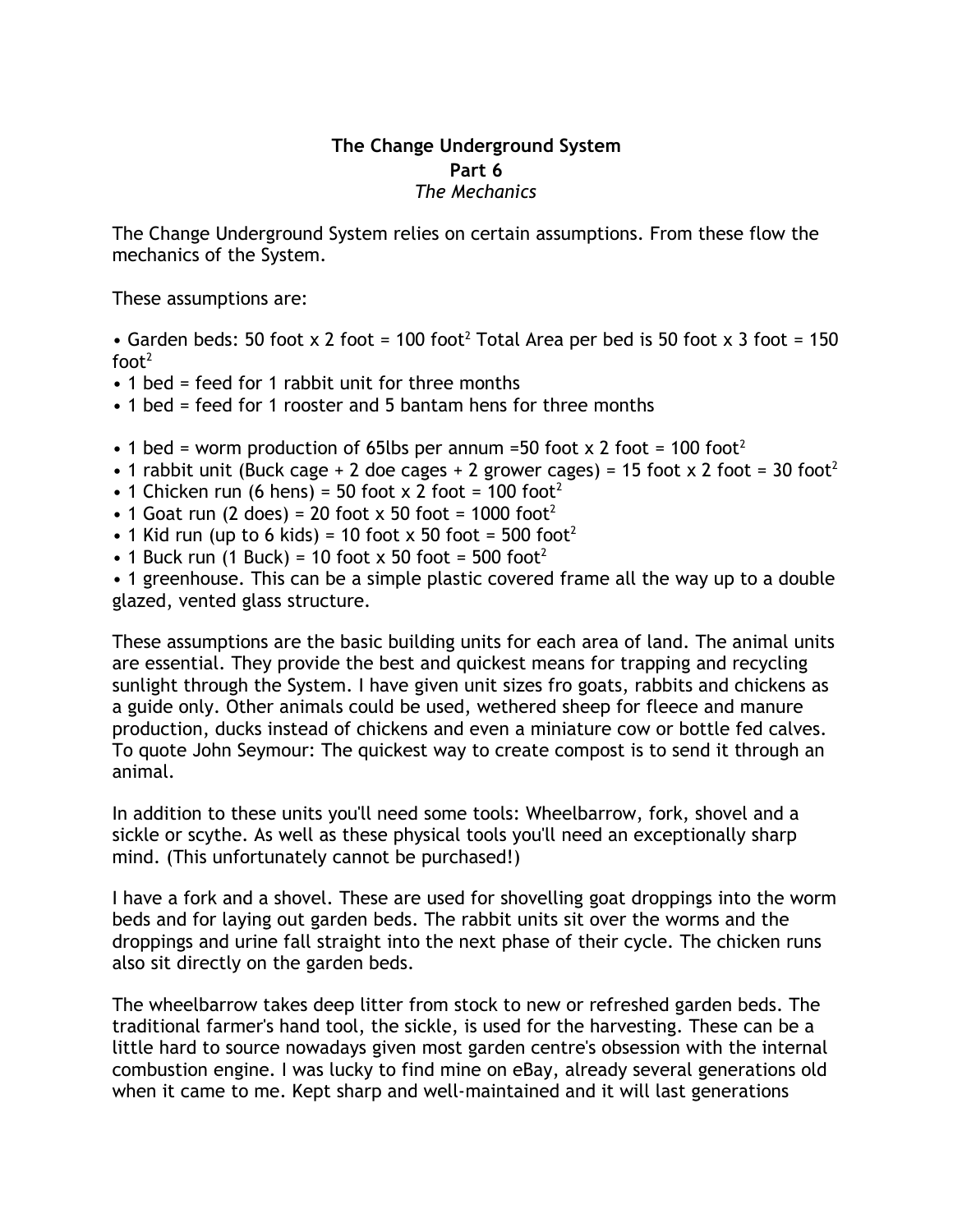more.

## **Creating a Garden Bed:**

Soak cardboard over night or newspapers for an hour, in water. Select area of lawn, bare earth etc for creation of a System bed Slash any existing lawn and say goodbye to it forever. Lay the cardboard/newspapers out in the 50 foot x 2 foot pattern. Cover to a height of 8 inches with deep litter. Add worms at dusk. Water. Next morning plant out with seedlings.

### **Planting Out**

Space the plants on an offset grid. For example with corn, put 50 plants 6 inches in from a long edge of the bed; another 50 6 inches from the other edge and 48 in the gap down the middle. Then, once a year as the original litter rots down, top up each bed with deep litter and/or vermicompost and add more worms. Over time this creates more soil each year. You will find the first season will produce a good return though this will not be spectacular as the soil needs time to build up the necessary nutrients and, more importantly, structure.

My own experience was that within one year of planting out a series of beds over yellow clay and sand, the soil had turned a deep rich black to a depth of 1 foot with a huge worm population. Remember the secret is; Don't dig! Don't weed! Keep the soil covered!

### **Crop Rotation and Companion Planting**

If we grow the same plants or plants from the same family, on the same piece of ground, year in and year out we eventually invite onto that land a myriad number of pests. These can be fungal, bacterial or insects. We also deplete the soil of the combination of nutrients the particular plant/family of plants uses in its growth. With the topping up of the garden beds annually, this is alleviated to some extent but not fully. The depletion of the soil leads to weaker plants and these invite pests and diseases to your crop.

To avoid this we need to rotate the crops across the garden beds. This could be done randomly, I've never tried it but it would make a great PhD thesis for someone. The usual practice and the one I advocate is a rational system based upon what the current drop takes, what it leaves and what the next crop will require.

This is old knowledge. The medieval three phase rotation of peas, wheat and fallow is an example. The peas provide nitrogen for the wheat, fodder for stock and food for humans, the wheat provides straw for stock bedding and grain for bread but it depletes the soil. The fallow year rests the land and provided scratchings for pigs and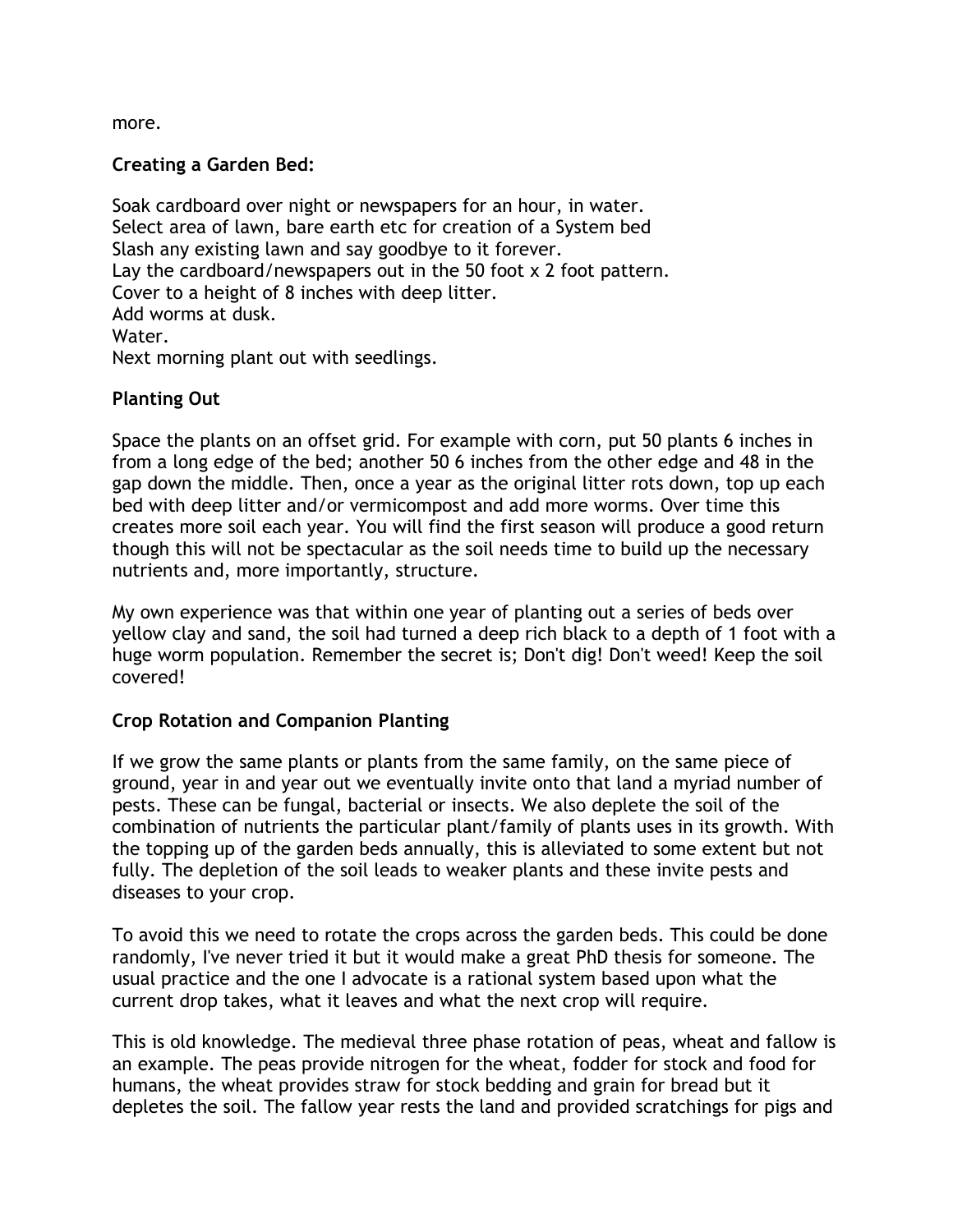#### poultry.

Over time this rotation developed in North Western Europe into a myriad of variations. The Norfolk four course rotation is as good an example as any other. This is a four crop rotation as the name suggests. It could take up to eight years to run through the cycle. This is because grassland is one of the stages in the cycle. The basic system used one year of grassland followed by a root crop, a winter cereal and finally, a spring cereal. To increase the fertility of the system the grassland which is being manured and cut for hay, is usually extended from one year out to five.

The grasslands acted as a collection device for the manures. It was ploughed or cleared with pigs. The fertility was then available for the following crops.The Change Underground System mimics this by collecting the animal manures and feeding them through worms rather than running sheep, goats and cattle across pastures.

### **Dual Purpose Plants.**

Try at all times to use plants which have more than one use. This then means they can be recycled through the System to retain energy or to act as emergency foods in times of scarcity. Listed below is a selection of plants that have, at least, dual uses. That is, they can be used for human food and to feed stock or be value added or all three.

> **The Change Underground System Part 7** *Vegetables*

\*\*\*

This class of plants provides food for humans, feed for animals and "waste" for the worms. Quite simply we can live on vegetables alone but it can be a bit tricky balancing protein requirements without meat or dairy products. Mastering the art of vegetable production though, is a vital yet a simple process using The Change Underground System.

The vegetables listed below are the staples. Cultural material is relatively easy to find online. There are a high proportion of large seeded varieties. These are great for the beginner as they germinate well and reasonably quickly.

Vegetables worth considering from a stock feed and human food perspective:

*Summer*

Beans

These are excellent source of nutrients and very easy to grow. Though frost tender they are very productive. Choose between climbing, bush and perennial. I would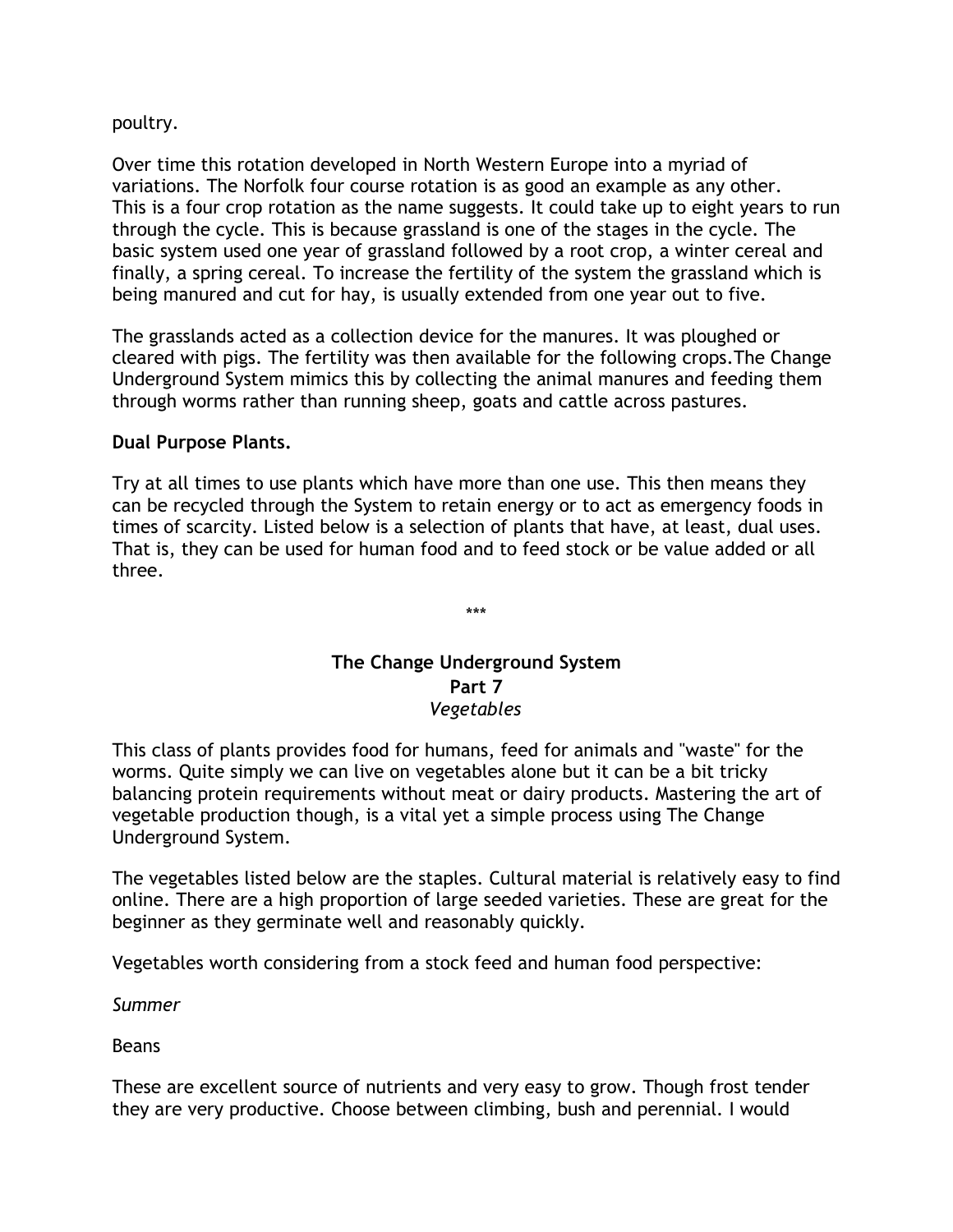recommend all three, depending on your individual tastes and needs.

Scarlet runner beans are the perennial variety and adapt very well around the edges of the growing areas, taking up little space as do all climbing varieties. Climbing and bush beans are great fresh, dried and pickled.

## Lettuce

Easy to grow, quick to mature and eaten by just about everything on earth, including, of course, snails. (Dishes filled with beer fix that problem). Be careful not to over feed stock with lettuce though as too much will cause scours. A large variety of cultivars are available so you can succession plant for continual harvest. Because of their quick-growing qualities and popularity, lettuce can form a large part of your cash income if you wish to plant, for example, gourmet varieties for local restaurants.

### Melons

These a trailing plants which will take over of you're not careful. They will run up fences and trellises but require fruit supports if grown this way. Old stockings or netting are good for supports. Generally a hot climate plant, many short season varieties are available. Water melon, cantaloupe (rock melon), honey dew or local variations are available. In cooler climates they can be greenhouse grown but this would seem a less profitable option for greenhouse use.

### Potato

Quite simply you can live on these. Great source of Vitamin C as well as a staple. To grow potatoes without digging them in the ground try this. If you've grown comfrey, place some leaves on the ground then the seed potatoes, then as much compost as you can find on top.

You can also feed spuds raw or cooked to all stock. Boiled is far more digestible though, so worth the effort.

# Squash/Pumpkin/Zucchini

Useful as stock feed and for people. Can be used in a multitude of ways, they are also full of vitamins. The hard skinned varieties can be stored for winter and the soft skins will disappear off dinner plates in no time. The leaves and stems are loved by stock and anything not eaten by them will feed the worms.

# Sweet Corn

Another very frost tender plant though the cobs are a perennial favourite with us. However the secondary great resource that is often forgotten is the leaves and stems. These are known as stover and all ruminants and the rabbits will devour this product. Almost for this reason alone, it is worth growing. Note: a layer of wood ash below the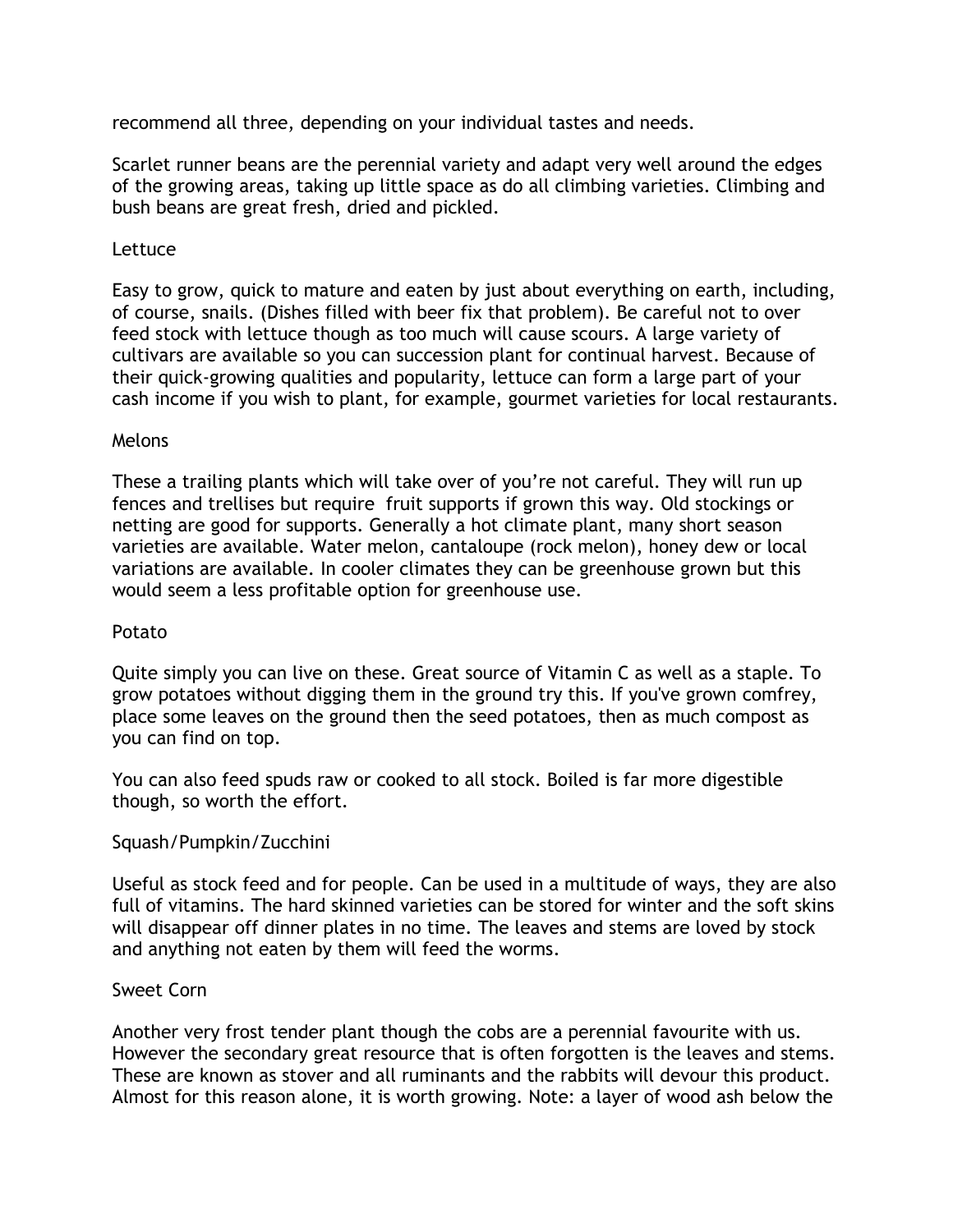seeds works wonders at planting time.

## Tomato

This versatile and useful food is technically a fruit but usually treated as a vegetable. The fruits can be used fresh, bartered with others, pickled, turned into chutney, sauces and relishes. The tomato is a really useful vegetable for storing vitamins for the winter. However the leaves and stems must never, ever be fed to stock. They all go into the worm beds.

## *Winter*

## Broad Beans

Like their frost sensitive cousins, the summer grown beans, Broad Beans fix nitrogen in the soil and thus make it available to later crops. The beans can also be feed to stock but will improve if dried for twelve months. Their straw makes a great fodder, relished by all stock. Really a handy filler crop with food/feed bonuses.

## Cabbage

Great fodder crop. One of the earliest domesticated species and consequently there are almost endless varieties. Choose as many cultivars as you can and experiment. They mature at different times and will provide both you and your animals with access to fresh greens all through the colder months. Can be pickled but I like them raw.

# Carrots

Great source of vitamin A and although slow growing, the large varietal choice means a constant harvest. The tops are loved by stock, rabbits especially. When feeding to anything bigger than rabbits and chickens cut up the roots to avoid choking hazards. Pigs are probably OK but why risk it? Try tossing some in with the potatoes that you cook for stock.

# Kale

Closely related to the cabbages, Kale is excellent green feed for stock. Opinion is divided over its merits as human food. To my mind, it is a poor vegetable for human consumption but others love it. Almost as many cultivars as cabbage and so provides feed all winter with the right choices. Can taint milk, as can cabbage, if over fed.

### Peas

The King, Queen and all other nobility of vegetables. I love them. Peas can be eaten fresh, dried, frozen or salted and an added bonus is the pea straw. Highish in protein, great in dry matter and loved by all stock from the worms up. I can't sing the praises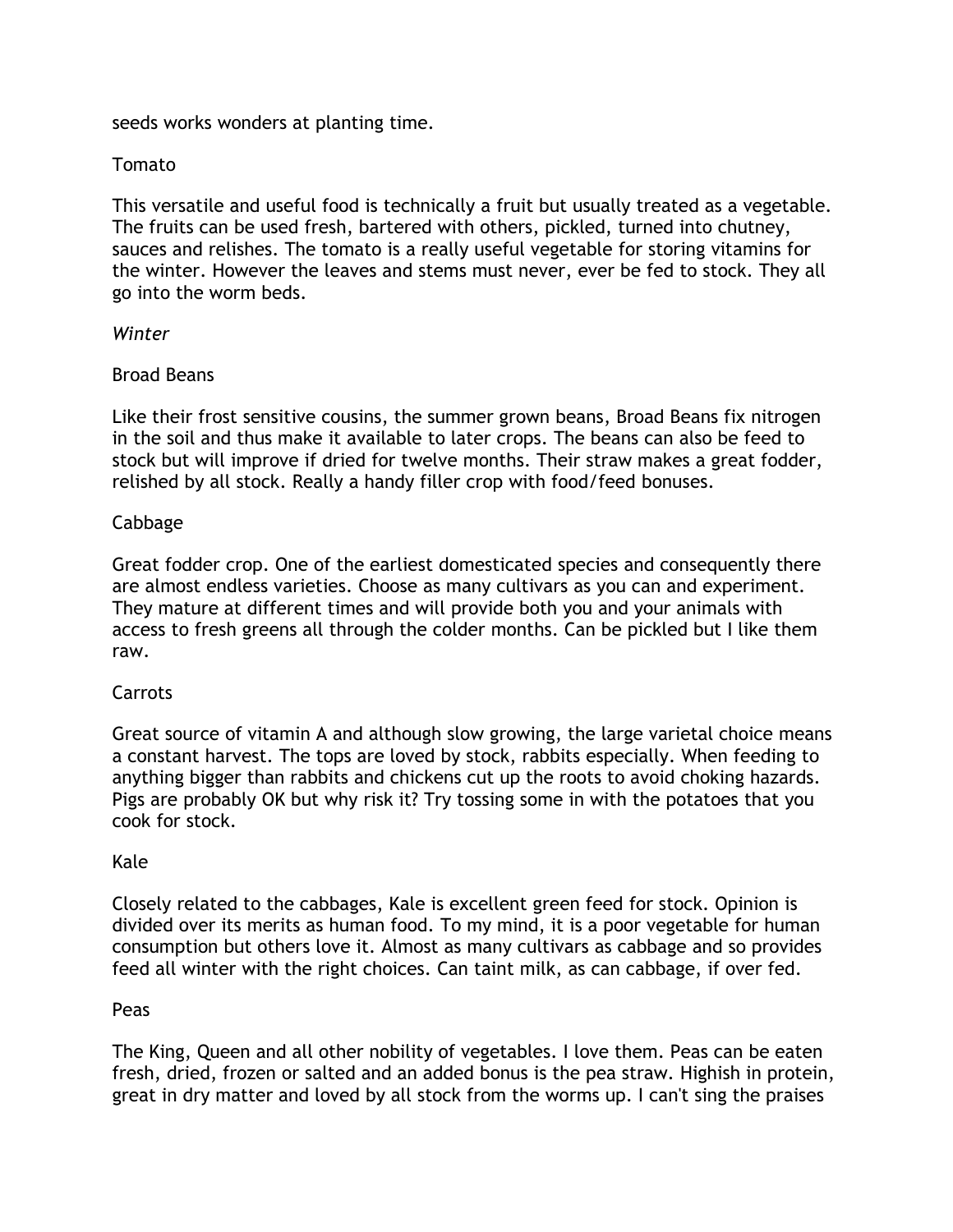of this plant highly enough. With a little careful planning in your Change Underground System, pea straw, cabbage, kale and comfrey will all be available together and your stock will flourish.

\*\*\*

# **The Change Underground System Part 8** *Cereals*

These may seem an unlikely option on a small scale but they are needn't be. Grown as part of The System they fit very nicely into the standard garden beds and will, with care, produce abundantly. Birds can be a problem but kites in the shape of hawks will keep most birds well away. Cereals provide food for humans, feed for animals and straw for the collection of manures. I have found a deep connection with the Neolithic first farmers when harvesting small areas of cereals.

# Barley

One of the earliest domesticated cereals, barley can be added to soups, bread and is wonderful for stock feed and beer making. Excellent feed grain, the straw is also a much loved feed for goats. Frost and snow hardy, barley is very useful as a winter and summer grain.

### Maize

A very frost sensitive plant. Otherwise remarkable and effective. If you can grow maize you should do so. Remember half the feed value of maize is in the stover (the maize straw). Do not waste this! Maize can also be grown just to be cut and fed to stock without it ever flowering. A very useful and versatile cereal.

### Oats

People and stock can live on oats and little else for quite a while. Feed the straw and seed heads together. No need for threshing - and your animals will bloom. Ground, milled or rolled they are also good for people. Best grown over winter in most places. A useful, productive grain that can be fitted into most versions of The System.

# Rye Corn

Not to be confused with rye grass, a pasture species, Rye Corn prefers a sandier soil than most grains. A great starter grain for, at least, the first few years of the System. Grows well on more mature, enriched beds as well as starter beds. Produces both grain and straw. The latter adored by stock. The grain can be a little unpalatable for some stock but a scattering of seaweed meal mixed in will do the trick.

### Wheat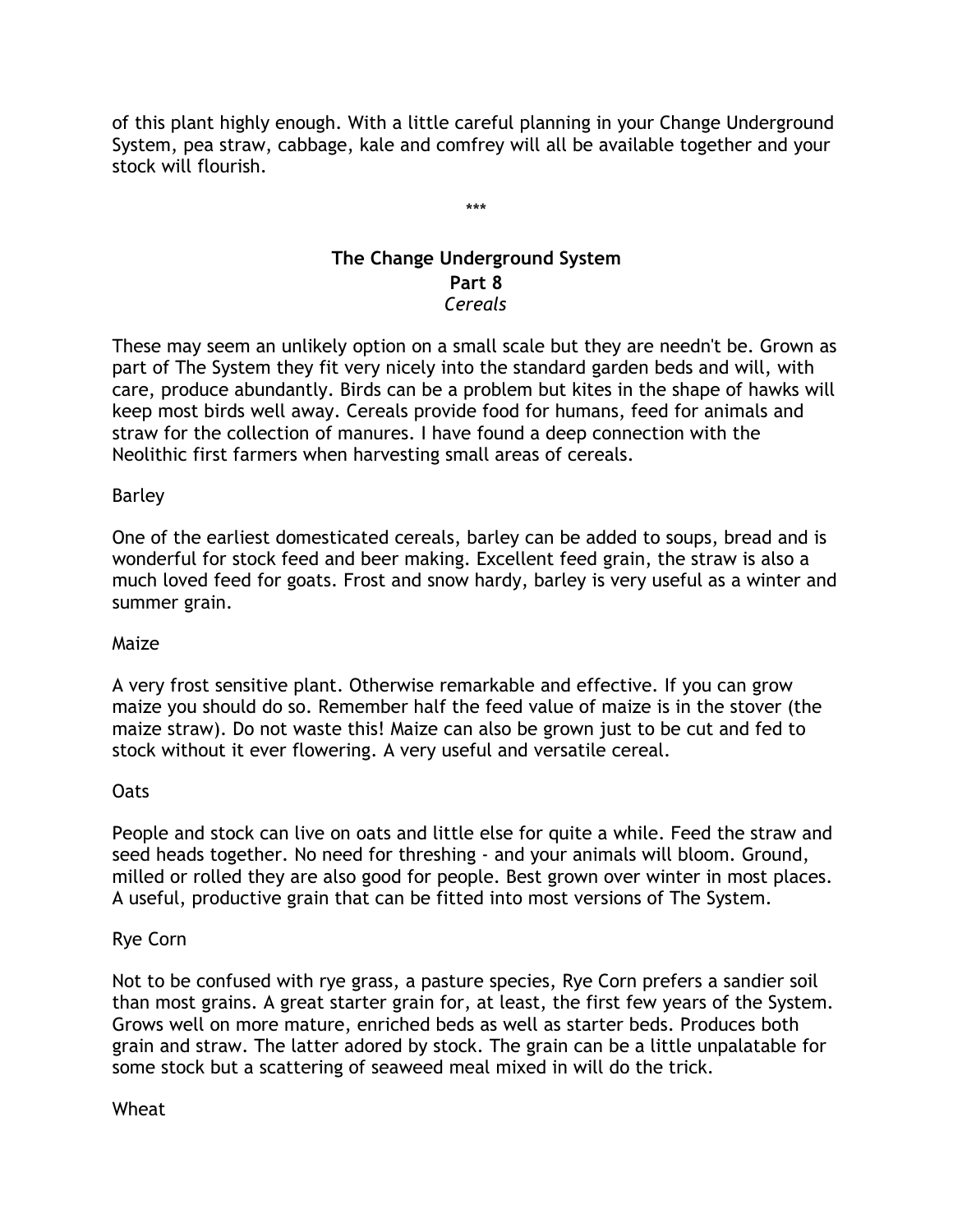Along with barley, one of the first grains to be domesticated. Wheat is the staff of life and is considered so important, that it has come to represent wisdom symbolically in some middle eastern cultures. The best grain for bread making. As a feed for ruminants it really needs to be ground and soaked in water overnight, otherwise it swells in the rumen and can kill.

Best save it for people, chooks and pigs!

\*\*\*

# **The Change Underground System Part 9** *Herbs*

As well as providing nutrition to the householder, this class of plants will allow for quick monetary returns. Some of the more popular herbs worth considering from an income perspective are:

Basil

A great money spinner. Basil can be sold by the bunch direct to restaurants. This can provide a total income in itself. Value adding by making pesto is an even better idea. Basil is easy to grow with lots of varieties, so you can create many different styles of pesto.

# Coriander/Cilantro

Work on three cuts per plant about eight weeks apart. These sell for a dollar a bunch in the region where I live (Blue Mountains, west of Sydney, Australia). So a rich soil, tightly packed and in a large enough area can provide a reasonable income using the Change Underground System.

Garlic

There is always a market for garlic. To receive a better price though, it seems almost essential to be registered as organic. However depending upon available space and time, garlic can produce most of your income or a major part there of.

Mint

So easy to grow if not contained it can become a weed of real nuisance value. Fresh sales are possible but so too are value added sales. Mint sauce is the obvious choice but there are others. Google mint recipes and experiment.

Parsley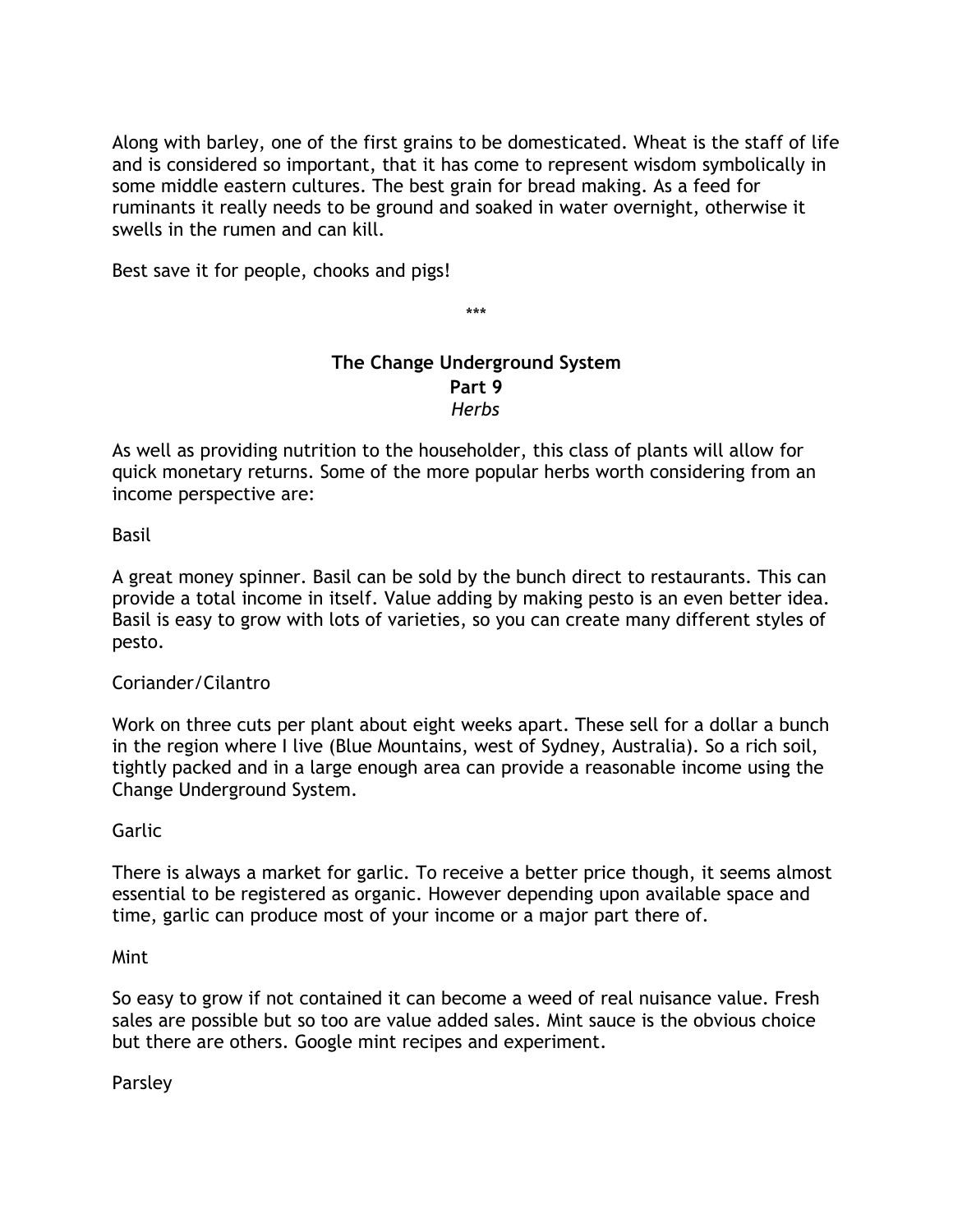Just about every meal served in just about every restaurant will have parsley as a garnish. Easy to grow and therefore not highly priced unless you are organic registered. Still it can form a reliable income stream with sufficient effort.

#### Rocket

A brassica and therefore cold hardy, rocket can take over from basil and coriander/cilantro when the cooler weather finishes them for the year. As good quality rocket is loved by chefs, this can be a profitable crop.

\*\*\*

## **The Change Underground System Part 10** *Soft Fruit*

A great source of vitamin C, a feeling of opulence, a good income and an efficient use of land are the attributes of this class of plants.

Some soft fruit ideas:

### **Blueberries**

These are good sellers but they require an acid soil. The Change Underground System will sweeten the soil over time. However this can be counteracted by adding pine needles or eucalyptus leaves to the mulch placed around the plants. Cultivar options allow for a longer harvesting period and value adding by processing is also an option.

#### **Brambles**

These can become weeds and are declared so in some regions. Blackberries are the obvious and usual culprit but the thornless varieties are generally acceptable. Loganberry, raspberry, youngberry are all good sellers and excellent for jam making. The only problem you may face is eating more than you bring into the packing shed!

#### Currants/Gooseberries

These two are closely related. Gooseberries require more winter cold than most soft fruit which will limit the location but these "old fashioned" fruits are due for a come back in our shops and restaurants. Will need some care though being a small producer means you have the time to deal with gooseberries and currants in a proper fashion. Quality is the key to The System and these fruits will fit perfectly into the plan.

### Grapes

For warmer climates these fruits are wonderful. Dried, fresh, juiced or turned into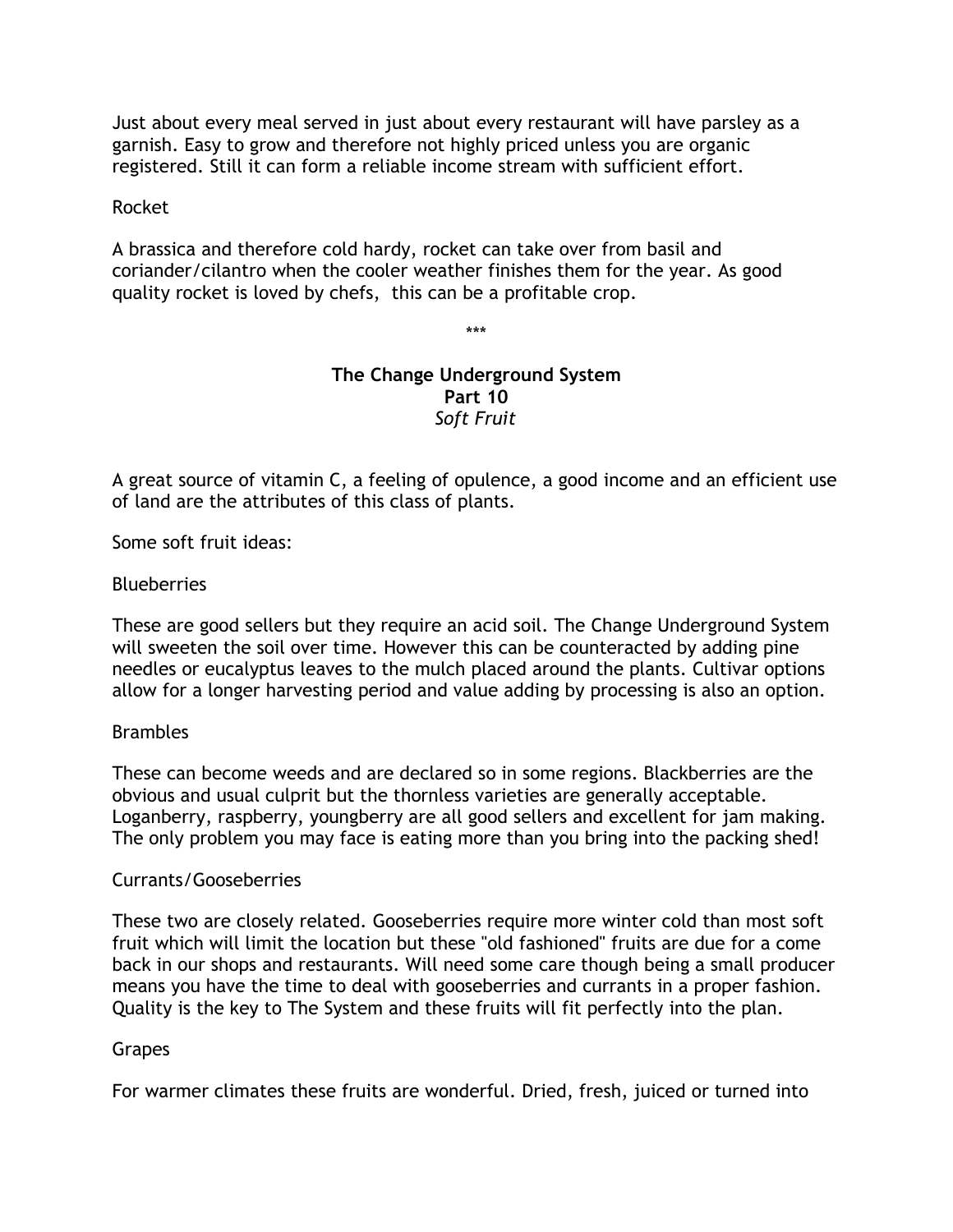wine. A long term planting, so be careful where you place your grapes, as they will be there long after you have returned your nutrients to the soil. Try planting a few different varieties, and your soil type will determine which type suits your System best.

## **Strawberries**

Using The System, the soil as the basis of everything, you can grow the best tasting strawberries in the world. Plant for a continuous harvest, eat the very best yourself, sell the second best and turn the others into jam, preserves and sauces. Strawberries are plentiful but great strawberries are hard to find. You can provide them! \*\*\*

> **The Change Underground System Part 11** *Tree Fruit*

A long term, design feature of the property, Tree Fruits take time to provide a return. Once established though they are relatively maintenance free. They are especially good espaliered along fences and walls where their productive density is amazing. Depending upon climate and plan these trees are great.

### **Citrus**

A warmer climate fruit group with many more varieties than one would think. If you live in a citrus friendly area, do some deep research. The odd, the quirky, the different should be your selling point. Marmalades, pickles, chutneys and fresh fruits are all possible sales areas.

#### Nuts

These are a difficult proposition on the smaller blocks though Hazel nuts produce well in hedges. On a larger holding, almonds, espaliered, along fence lines make great display and will provide good harvests. Walnuts, macadamias, pecans, chestnuts and acorns need too much room and therefore aren't suitable for anything other than a block over 2000 m2 (half an acre).

#### Pome

Apples, Crab Apples, Pears, Quinces and Loquats are the main pome fruits. You can't grow too many of these trees! Windfalls feed all stock, the pulp from juicing is good feed and the leaf fall in autumn provides high mineral content feed. With so many size options, everyone using The System should grow at least some of these fruits!

Stone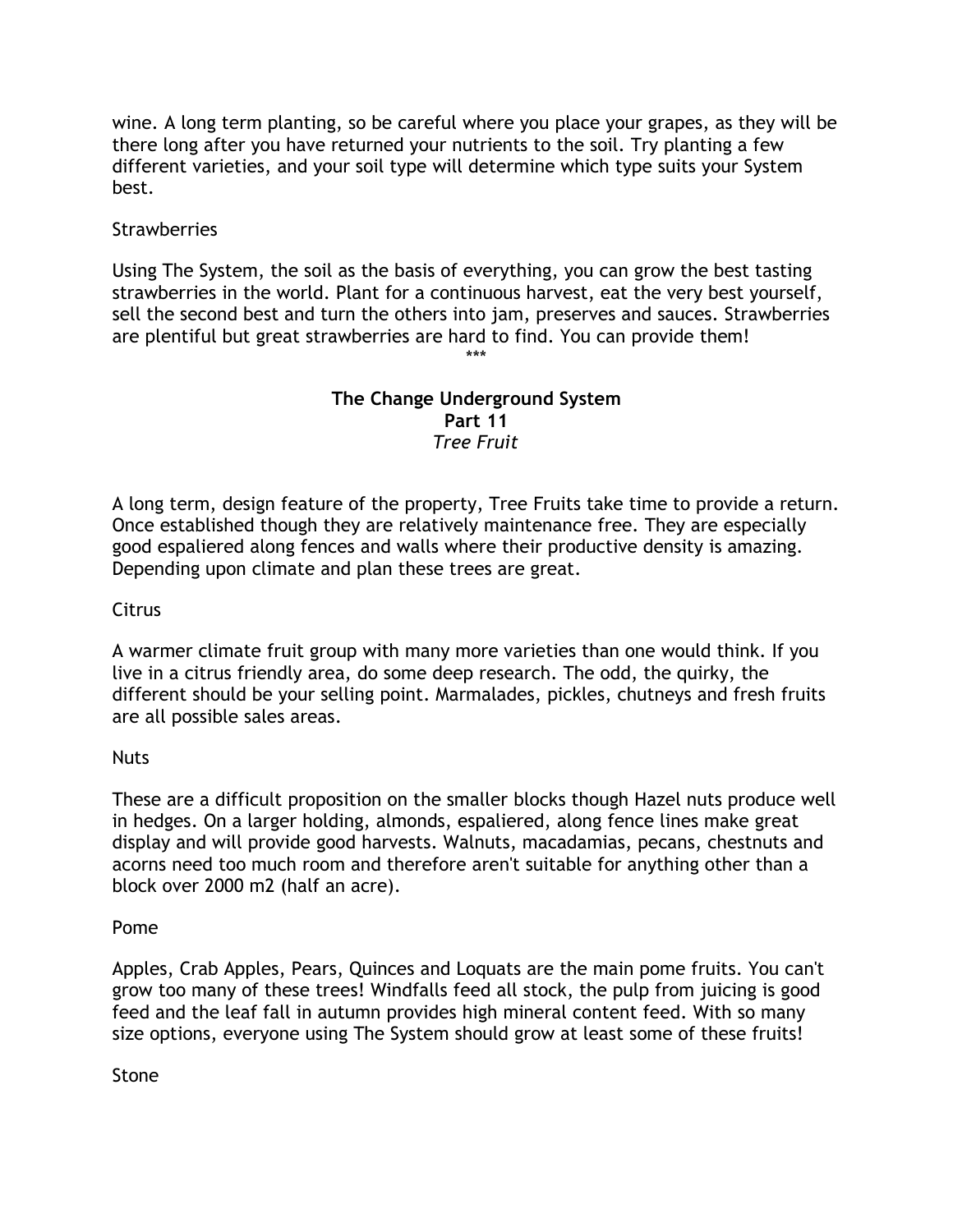Peaches, plums, cherries and nectarines are the main stone fruits. As versatile as Pomes but more prone to disease, stone fruits can be a good source of food, feed and income. Again, many size options and chilling requirements allow you grow at least some of these fruits on the smallest of holdings.

\*\*\*

# **The Change Underground System Part 12** *Additional Useful Plants*

These plants are more for product creation rather than feed or food.

## Comfrey

Comfrey was the wonder plant of the hippies! Do not let this put you off. A perennial, it requires permanent beds but these can easily be worked into The System. Excess feeding of this plant to stock causes mineral imbalances but fed to no more than 30% of the diet and combined with stover or other cereal straws it makes a complete feed. The leaves can be placed under potatoes at planting for truly remarkable results. Fed to worms it accelerates the whole decomposition process to a remarkable degree.

## Woad

A brassica, woad is grown primarily for its blue dye. Other plants produce a lot more of the indigo, that is the chemical extracted from woad for the dye, but woad is the easiest to grow. However beware!! It is a declared weed in some parts of the world because of its free seeding nature. Woad can be a useful plant to grow if you are hand dyeing fibre. Blue is especially hard to create organically, particularly if you live in a temperate climate. Other colours can be achieved from many natural sources but blue is basically impossible without woad/indigo.

### Willow

Local councils have been poisoning this plant and successfully clearing it from waterways for a decade. Denigrated as a dangerous weed, I suggest it has a place in The System for a few reasons. Pollarded and cut yearly, it produces wonderful raw material for basketry and wreath making. The leaves make excellent stock feed and I've even dried them to create a sort of willow hay that is relished by stock during winter. Twisted willows also add a touch of variety to basketry and wreaths as well as forming the basis of Celtic Christmas trees.

Willows are easy care plants that produce a raw material that can be stored to fill in those long winter nights and produce high quality/high income products.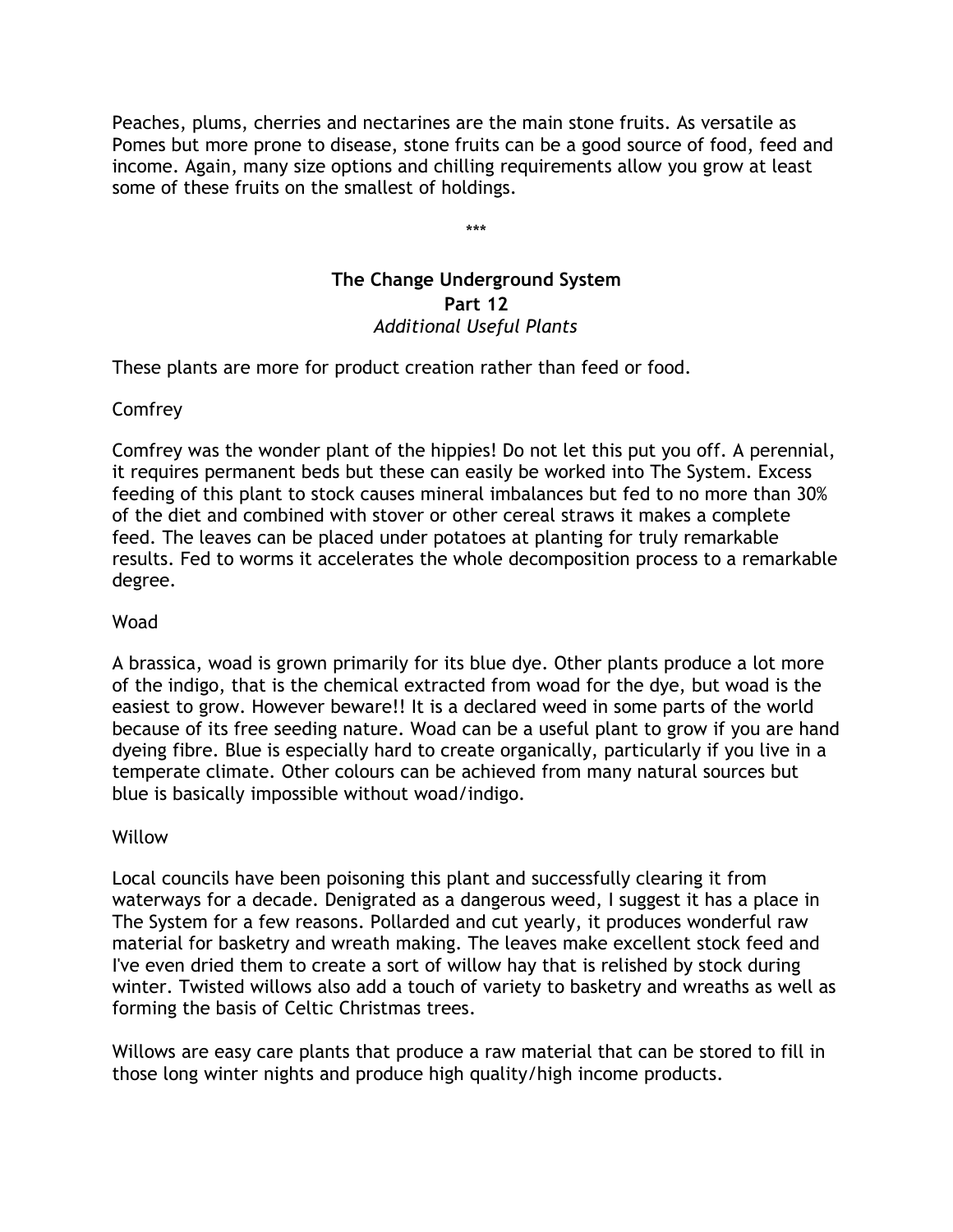## Duckweed

Needs still water, nutrients and a temperature range of 18º to 30º Celsius. This is quite a productive aquatic plant that can become a weed in waterways. Can be fed to fish, stock or used in compost or as a mulch. It is relatively high in protein and is loved by chooks and ruminants. Smothers algal blooms by floating on the surface and denying light to the algae. Harvest by simply skimming the surface with a pool skimmer or kitchen sieve, depending upon the size of your system. Duckweed may also be useful as an input for ethanol production.

\*\*\*

## **The Change Underground System Part 13** *Small Animals*

### Earth Worms

Worms are the one animal that are essential to The Change Underground System. These underground beasties provide the oomph to all the gardens, processing all waste and producing a high voltage fertilizer/soil conditioner that underpins the fertility of the whole enterprise. For this reason other stock exist in the system to feed the worms. We could simply feed the worms excess vegetation but by putting this material through a vertebrate animal first we concentrate the nutrients. This allows the worms to feed on "pre-digested" matter, considerably speeding up the system.

Worms also provide feed for chickens and other poultry. They represent the protein fraction of the poultry diet.

Selection of the correct worms though is critical.

The most commonly farmed worms around the world are:

- Tigers (Eisenia foetida)
- Reds (Lumbricus rubellus)
- Blues (Perionyx excavatus)
- African Night Crawlers (Eudrilus eugeniae)

These worms reproduce rapidly, under the right conditions, and can develop populations of up to 440,000/m3. This is quite remarkable and extremely useful. The worms represent a much better form of protein for poultry than any grain. They are the "natural" protein with which poultry evolved. This releases much grain for human and other animals.

Poultry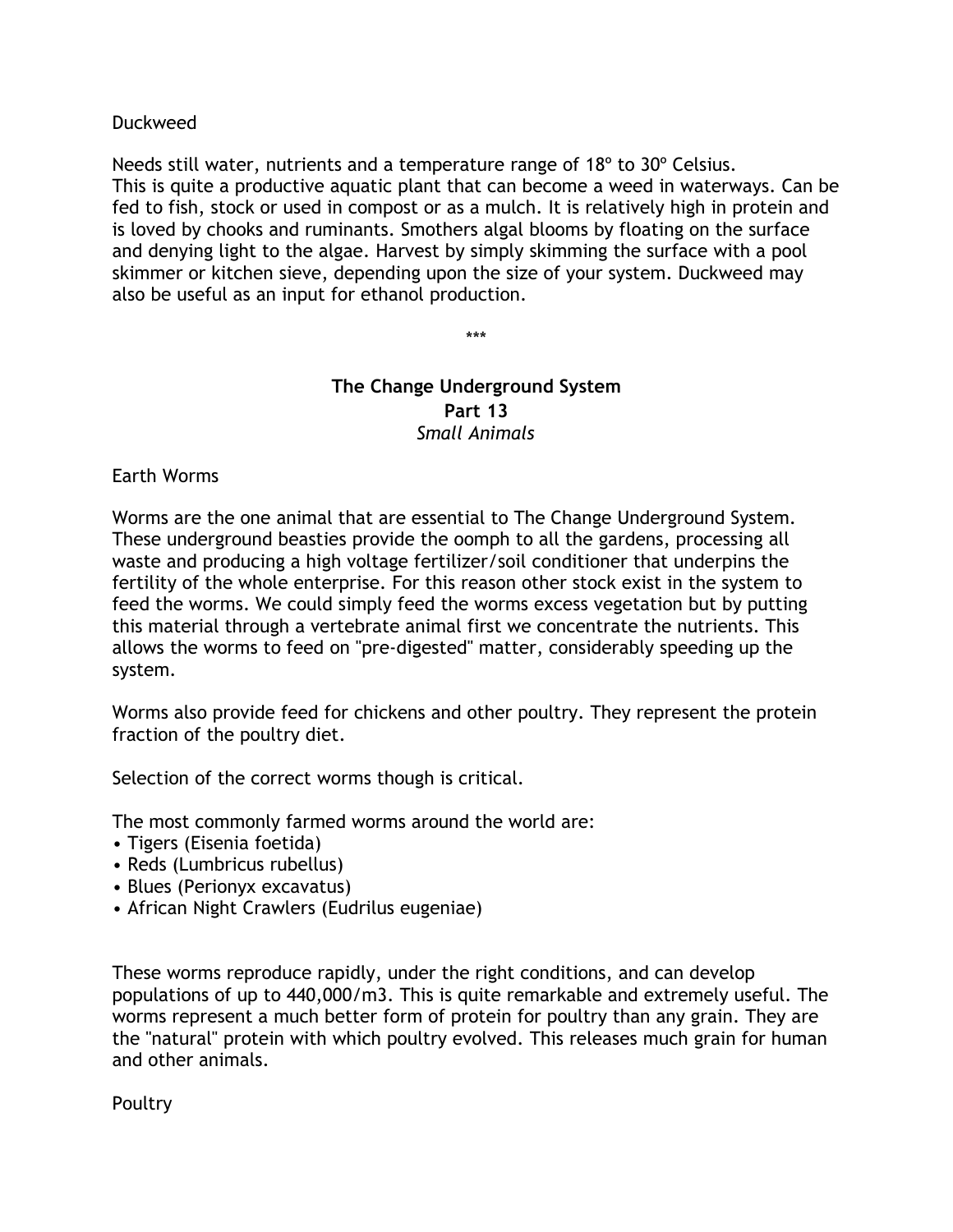- Quail
- Chickens
- Ducks
- Geese

These are simple stock with simple needs, yet vital to the running of The System. So long as they have room to scratch, somewhere to roost and an egg laying box, poultry will be happy and feeding them within the System is easy with the abundant earthworms in the System providing the protein in their diet supplemented by cereals and any scraps from the kitchen.

Poultry provide eggs, meat and manures. While much has been written about the strength of poultry manures, the Change Underground System uses a deep litter over any poultry manures. The vermicompost or deep litter from the ruminants/rabbits neutralises the propensity of chicken manures to burn roots.

Each species is kept in a manner that allows them to exhibit their natural instincts and concentrates a percentage of their manures. For further reading, websites from the FAO (United Nations Food and Agriculture Organization) provide much in the way of useful information.

# Rabbits

Known for many years as the poor man's pig, the rabbit's small size and characteristics makes it seem like it was designed for the Change Underground System. Quick to reproduce, and a reliable converters of non-human food into high quality, low fat protein. Other outputs include manures, fur and angora wool.

These animals are kept primarily for their manures in The System. The meat, fur and angora are supplemental, though useful. These can be significant income producers. Angora, in particular, offers much in this regard with a raw wool price of \$100 a kilo with the potential to increase this to \$400 - \$500 a kilo with value adding. This would include carding, spinning, felting, knitting and/or weaving. To value add successfully you must have the necessary skills to transform the raw wool into the finished product. These skills are quite learnable and need not eat into gardening time.

There is also potential for stud breeding. Depending upon your location, this can be the primary or adjunct activity.

> **The Change Underground System Part 14** *Larger Stock*

\*\*\*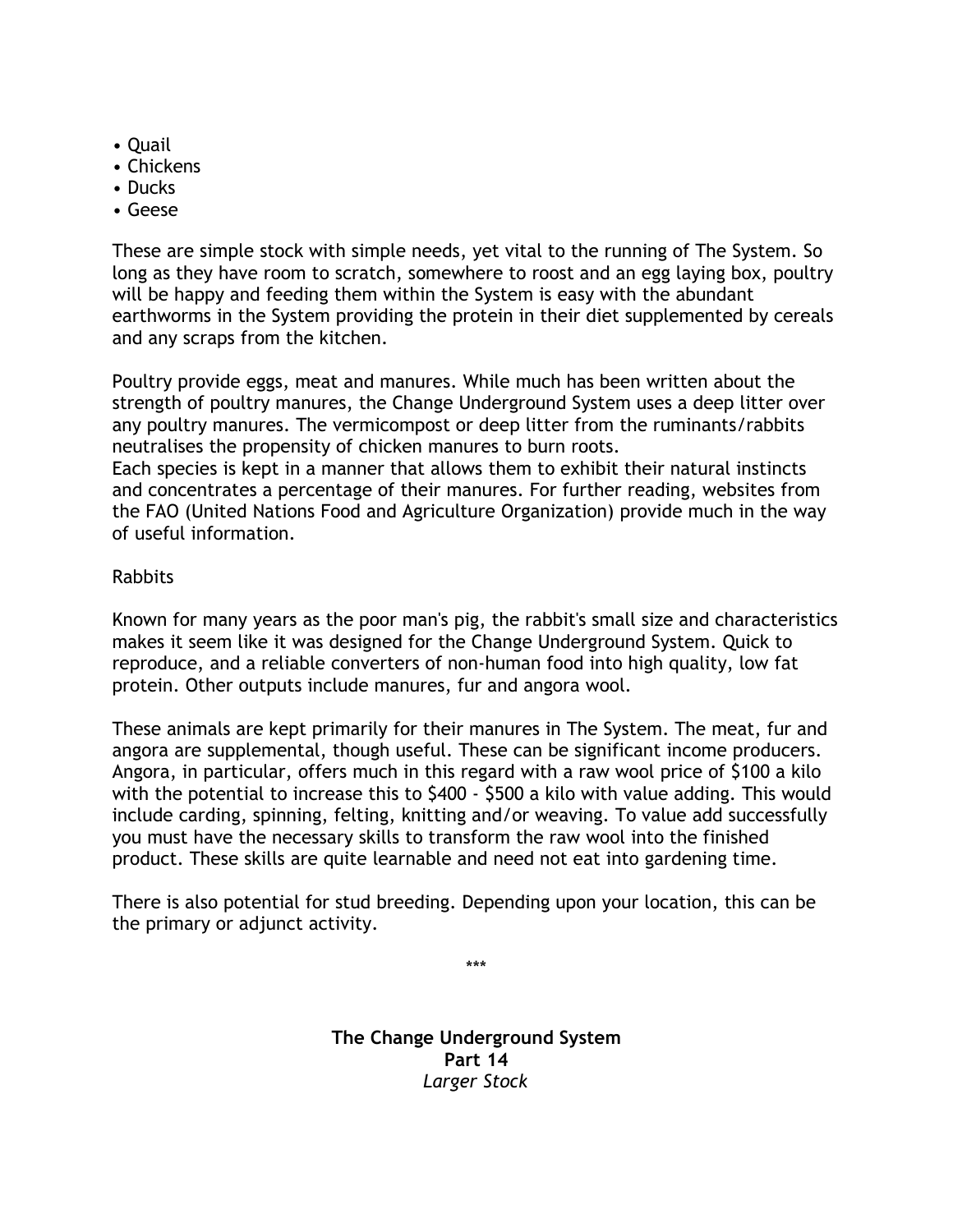Goats come in a variety of forms. One or a combination of types can be found that will suit your needs and temperament. These include:

- Miniature
- Dairy
- Meat
- Fibre
- Pet

These wonderful creatures are the reason why I farm. Now I understand that not everyone takes to goats, for one reason or the other, however I have found the key to keeping goats, indeed the key to all good animal husbandry, is good fences. The Change Underground System relies upon a zero grazing system that provides 45 m2 per adult animal. They are housed, as a minimum, in pairs. You have to watch for bullying early on but goats tend to sort out hierarchies fairly quickly and settle down to life. They also thrive on routine. This is particularly true at milking time.

Dairy goats are available in standard and miniature, meat goat lines vary in size and are probably not an option for the smaller block of land. Cashmere and, more particularly, Angora wethers for fibre production would be better suited. Wethers are reasonably docile, especially if handled daily, and goats have more personality than sheep.

## Sheep

Sheep may not seem an obvious choice for The Change Underground System, yet with some thought, (you will recall that thinking is a vital component of the System) and prior preparation, sheep can be slotted in to very good effect. They will start to come into their own with land areas of one hectare and above. To begin with, you will need good strong soil that is productive but you will also find that the sheep, once added to the System will improve productivity.

They have many things going for them: manure, wool, milk and meat. If your location is a small area, miniature sheep would be an obvious choice. If these are not available, standard sheep are still workable though. On smaller blocks of land, wethers are the obvious choice. Products would be wool, manure and possibly mutton.

However with such small numbers, these sheep would be more pets than stock which would of course, rule out mutton. The other possibility would be milk sheep if you have access to a ram.

Sheep are easier to fence and control than goats, come when called if bottle raised and their milk is of a high quality. You just need to define what you are doing and why.